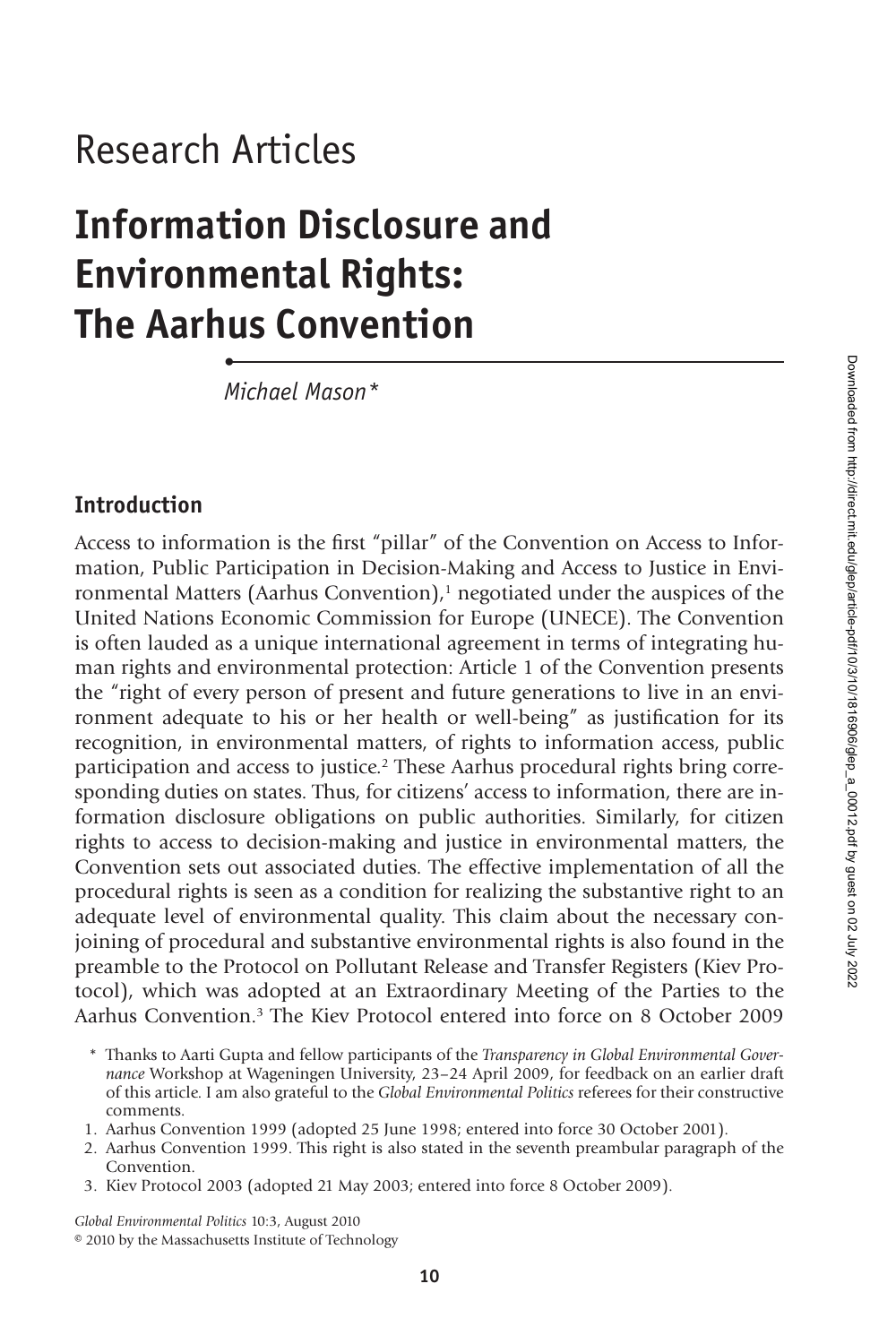and is presented by UNECE as the first legally binding international instrument allowing access to pollution inventory information.

"Aarhus environmental rights" have been lauded for increasing citizen access to environmental information across Europe, helping to secure more transparent and accountable regulatory processes. Indeed, UNECE presents the Convention as heralding a more responsive relationship between people and governments. As will be shown, the agreement has introduced innovative mechanisms for empowering public participation in national and international decision-making, affording a special status to affected publics and nongovernmental organizations (NGOs). This in part reflects the efforts of environmental NGOs in lobbying UNECE regarding decision-making entitlements for civil society actors—lobbying which found fertile ground in the 1990s in the context of external democracy promotion within Eastern Europe. Transparency, expressed as information access, was deemed to be a necessary expression of, and condition for, democratic governance. However, transparency norms in the Aarhus Convention have been framed mainly by a market liberal understanding in which information disclosure obligations fall directly on public authorities and only indirectly steer private sector institutions and actors. As will be argued here, the construction and implementation of Aarhus rights according to this understanding has weakened the information access rights of citizens and affected publics.

In this article, I examine the nature and scope of the information disclosure obligations under the Aarhus Convention. After outlining the development of environmental information disclosure provisions by UNECE, I briefly set out the relevant provisions of the agreement and characterize its construction of information disclosure rights. The application of these disclosure rights is then examined, drawing mainly on materials from the treaty secretariat and Parties to the Convention, but also referring to the perspectives of relevant nonstate actors. An analysis of the experience so far of applying Aarhus information rights pinpoints inherent (unexamined) inconsistencies in Aarhus informational governance. These include the discretionary authority accorded to Parties, the exclusion of private actors from mandatory duties regarding information disclosure, and the indeterminate coupling of substantive and procedural rights. Analytically, I argue that these inconsistencies reflect a structural imbalance in the articulation of Aarhus environmental rights between social welfare and market liberal perspectives. While the Convention expresses, in Article 1, a socially just commitment to decent environmental conditions for all, the differential obligations placed on public authorities and private actors reveal a more restricted (liberal) understanding of rights. The article highlights various manifestations of this normative mismatch.

## **Environmental Information Disclosure and UNECE**

The drafting of the Aarhus Convention drew on ten years of experience of environmental agreements within UNECE, as part of the "Environment for Eu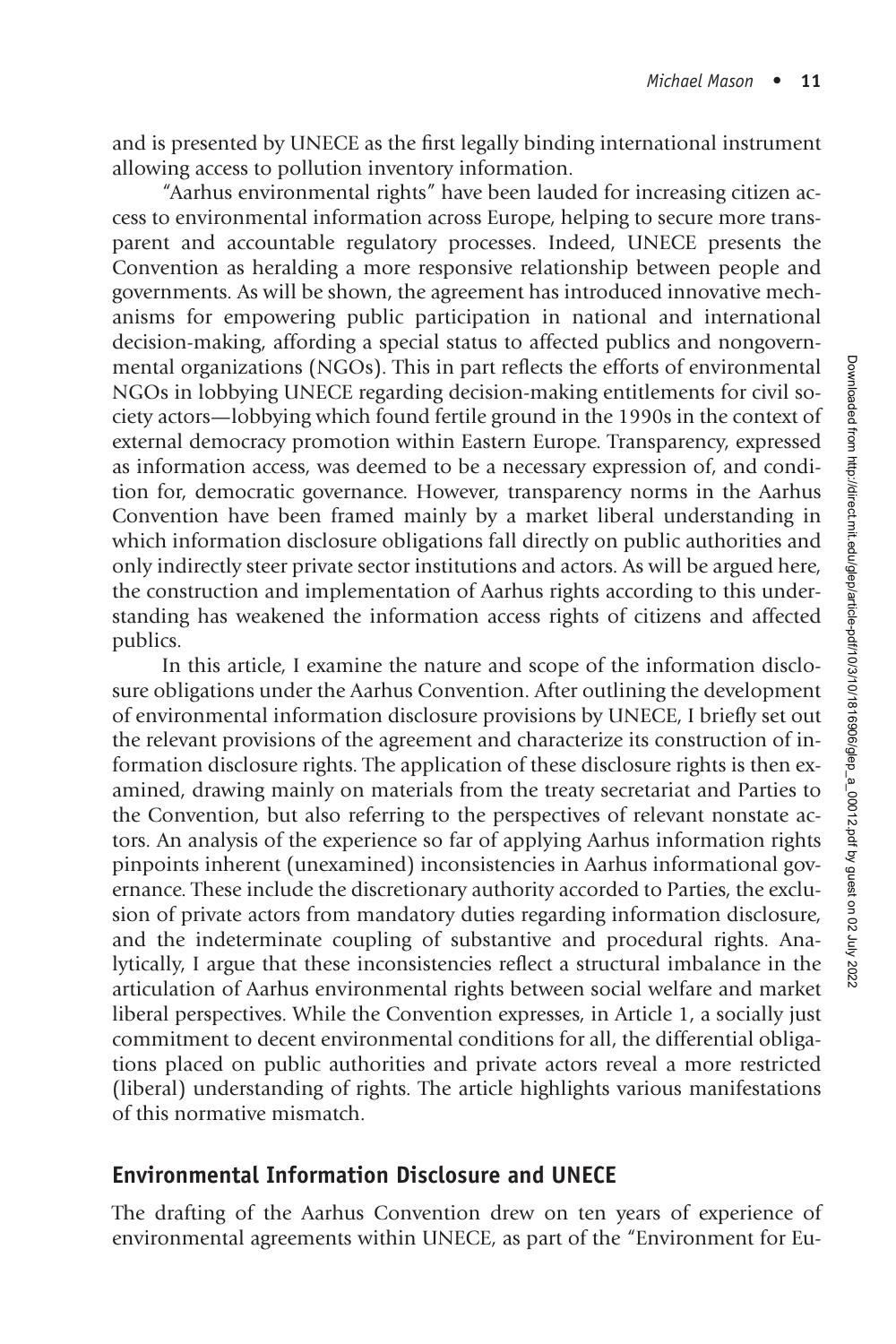rope" process. While ostensibly a forum for pan-European economic integration,<sup>4</sup> UNECE has developed a body of international environmental law covering transboundary aspects of air pollution, environmental impact assessment, industrial accidents and the protection and use of shared watercourses.5 During the East-West détente process of the mid-late 1970s, it was the selection of transboundary air pollution cooperation as a negotiation issue for mutual gain that favored UNECE as an institutional setting for environmental rule-making.<sup>6</sup> Following the collapse of communist rule in Eastern Europe, in 1991 UNECE co-initiated the Environment for Europe process to promote pan-European environmental cooperation. Environment for Europe discussions served as the immediate backdrop for the two years of negotiations that produced the Aarhus Convention, and it was at the Fourth Ministerial Conference (in Aarhus, Denmark in June 1998) under this process that the Convention was adopted.

According to UNECE, the Aarhus Convention was based in part on its experience of implementing previous environmental agreements, including the application of information disclosure provisions.7 In an effort to codify these various entitlements, in 1995 UNECE produced Guidelines on Access to Environmental Information and Public Participation in Environmental Decision-Making. The geopolitical context of regime change and independence in former Warsaw Pact countries gave an unprecedented opportunity for the Commission to set a regional governance agenda that, in the creation of new legal instruments, fused democratic entitlements with environmental protection norms. Between 1990 and 1995, 16 newly independent Central and Eastern European states had joined UNECE and, at least symbolically, were keen to embrace democratic values. In October 1995, at the Third Ministerial Conference under the Environment for Europe umbrella, the participating environment ministers endorsed the UNECE Guidelines. They also adopted the Sofia Ministerial Declaration, which called for all countries in the region to ensure that they had an effective legal framework to secure public access to environmental information and public participation in environmental decision-making.8

Thus, the ambitious multilateralism of UNECE in regard to the pan-European development of environmental information disclosure cannot be divorced from its democracy promotion efforts in Central and Eastern Europe. Indeed, Secretary-General Kofi Annan introduced the Aarhus Convention as the most ambitious venture in "environmental democracy" undertaken by the UN.9 From 1989 both the European Commission and the US funded major governmental and nongovernmental capacity-building programs in the former communist

- 7. Economic Commission for Europe 2000, 25.
- 8. United Nations Economic Commission for Europe 1995.
- 9. Economic Commission for Europe 2000, v.

<sup>4.</sup> The ECE includes 56 countries in the European Union, non-EU Western and Eastern Europe, South-East Europe, the Commonwealth of Independent States and North America.

<sup>5.</sup> See http://www.unece.org/env/welcome.html, accessed 20 April 2010.

<sup>6.</sup> Wettestad 2000, 95. These negotiations resulted in the first UNECE environmental treaty—The Convention on Long-Range Transboundary Air Pollution (adopted 13 November 1979; entered into force 16 March 1983).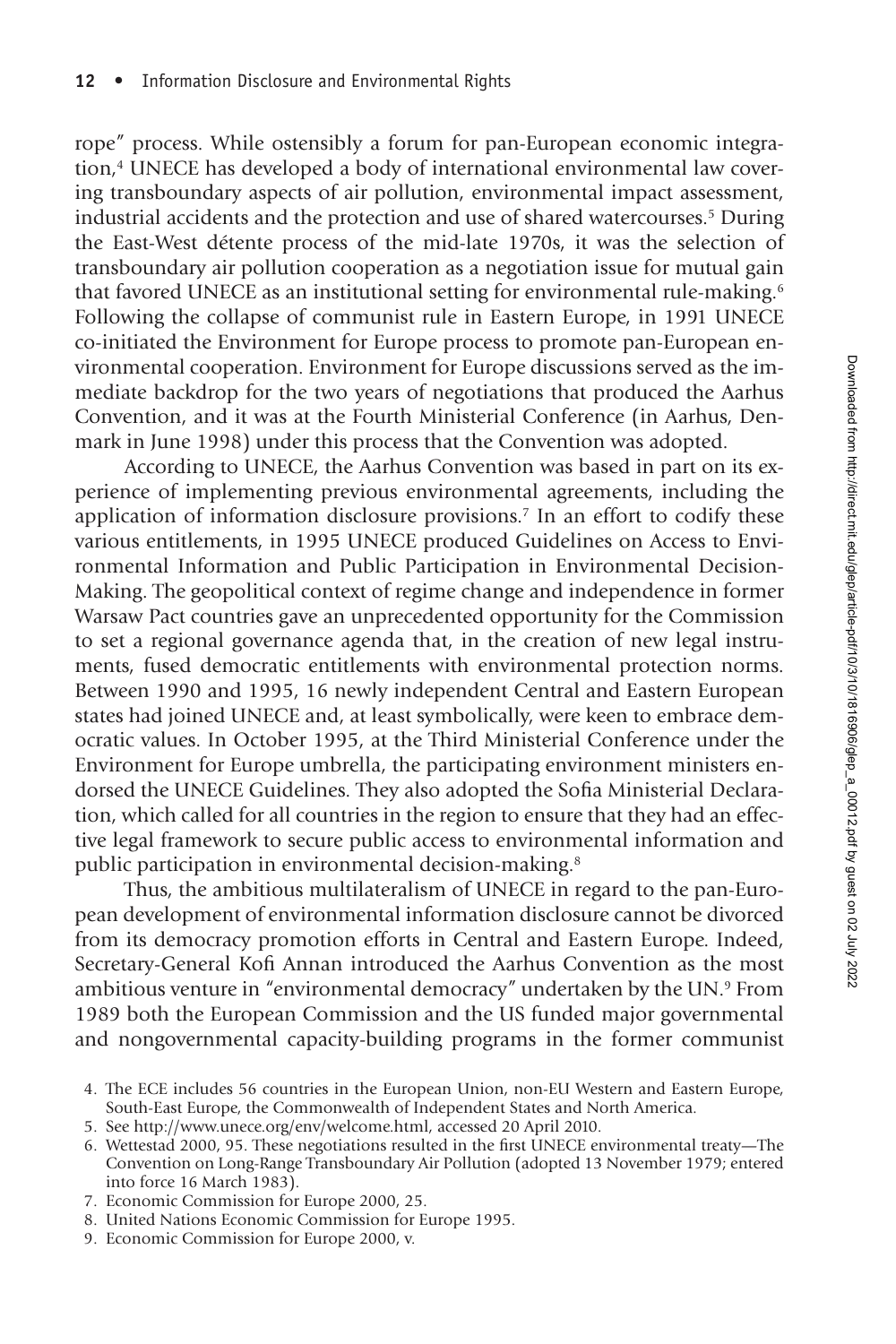countries, which included the creation in Budapest of a Regional Environmental Center for Central and Eastern Europe. In this context of external democracy promotion, the development of the Aarhus Convention was notable for the active role of transition countries in shaping its provisions, for these states were already adopting new environmental information and participation laws with an explicit human rights component.<sup>10</sup> It is not surprising, therefore, that Article 1 of the Convention champions a substantive environmental right—the equal entitlement of all persons, across generations, to a decent level of environmental quality. This represents a strong conception of *social welfare,* which is compatible, in principle, with socialist and social democratic norms from a range of European political traditions. It implies regulatory constraints (to a greater or lesser degree) on private investment and trade decisions generating significant environmental harm.

However, the substantive commitment to environmental justice in Article 1 has been at odds with the aggressive free market restructuring facilitated for the new democracies by multilateral development banks (e.g. European Bank for Reconstruction and Development) and private investment actors. This means that the UNECE mandate for facilitating European economic development—which in the preamble to the Aarhus Convention is interpreted as "sustainable development"—has deferred in practice to a *market liberal* model of economic development. Thus, the Commission's commitment to information disclosure as supportive of its core commitment to East-West cooperation has mirrored Western economic liberalization and privatization objectives for transition countries, which have been set as conditionalities for European Union and WTO membership. Within this dominant norm complex of neoliberalism, information disclosure by governmental and private actors is market-correcting rather than market-transforming: it is seen as reducing the incidence of environmental externalities by rectifying information deficits and asymmetries. In other words, it is appropriate for states to facilitate information disclosure as a public good to promote market efficiencies, but in the service of, rather than as a challenge to, profit-motivated imperatives for economic growth.<sup>11</sup>

It is necessary to recognize, therefore, the *historicity of the informational governance*<sup>12</sup> formulated by UNECE for the Aarhus Convention. In the first place, the Commission articulated an influential variant of what, at the global scale, Aarti Gupta labels "governance by disclosure"—a growing number of regulatory forms (mandatory and voluntary) animated by assumptions of due process and empowerment through information.13 For the Aarhus Convention, as will be shown below, the procedural entitlements favoring public information access are legally innovative. The causal assumption that information can empower

13. Gupta 2008. See also Florini 2007.

<sup>10.</sup> Jancar-Webster 1998; and Stec 2005.

<sup>11.</sup> Examples of this perspective include Hamilton 1995; Tietenberg 1998; and Dasgupta et al. 2001.

<sup>12.</sup> By information governance I mean, following Mol (2008, 80), environmental governance in which information, information technologies and information processes play a central role.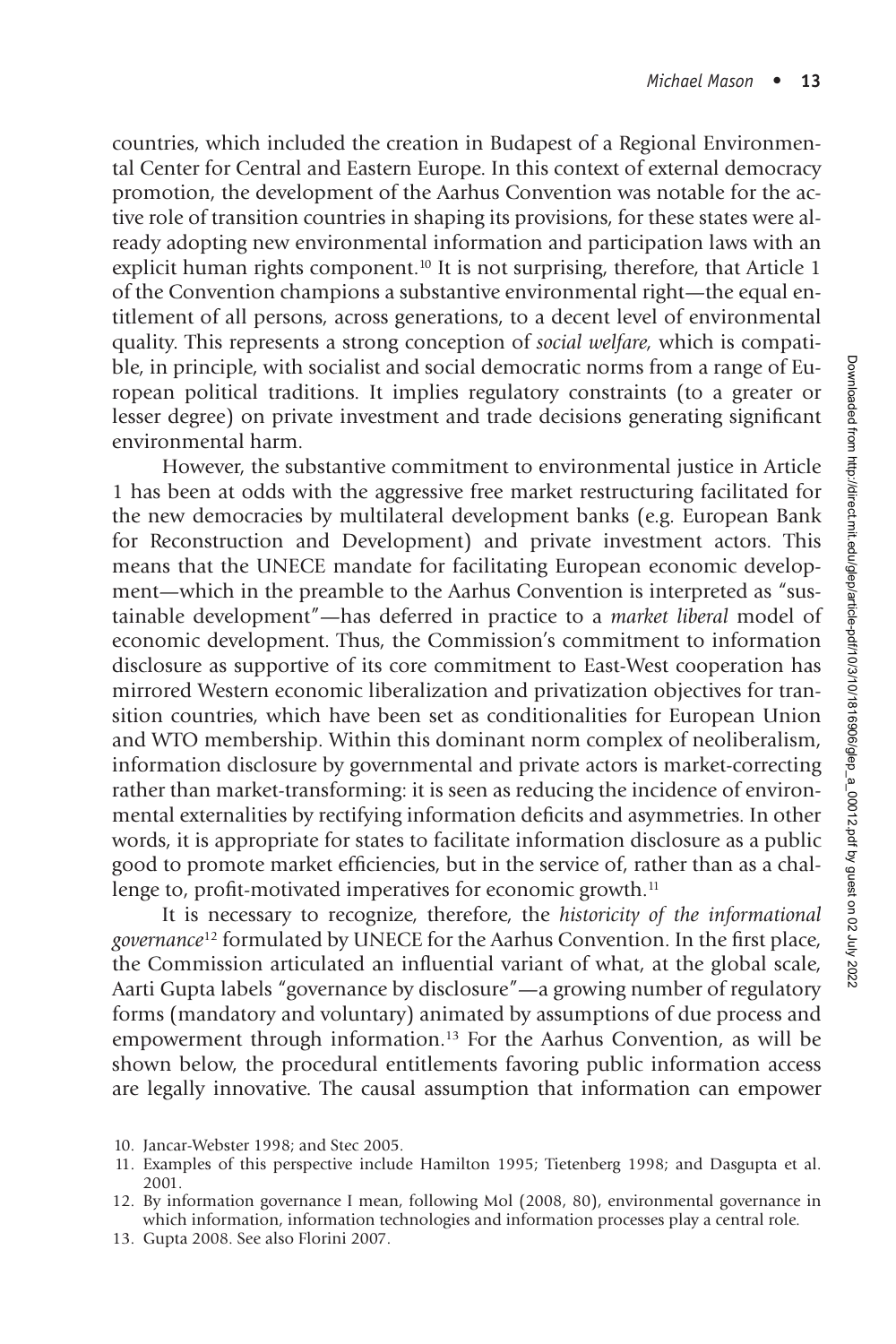members of the public is explicitly made in the ninth and tenth preambular paragraphs of the Convention, where improved access to information—conjoined with public participation—is claimed to enhance public awareness and understanding, the communication to decision-makers of matters of public concerns, and the greater public accountability of public authorities. Many Parties to the Convention, in their implementation reports, support the view that information disclosure is enabling for their citizens.14 Within the wider research community, there is also empirical support for this claim, though by no means a scholarly consensus.15

Second, in keeping with market liberal notions of regulatory action, the Aarhus Convention restricts its direct obligations to public authorities. While "public authority" is understood in an expansive sense as all governmental authorities and natural or legal persons with public administrative functions and other environmental responsibilities, functions and public service providers (Article 2),<sup>16</sup> this definition clearly circumscribes its class of duty holders. Privately owned entities only fall within the immediate scope of the convention insofar as they perform public functions deemed to be environment-related, such as the provision of energy or water services. In terms of public international law, the Convention resonates with those state-based rules which populate the mandatory domain of governance by disclosure, notably treaty obligations on information exchange, notification, consultation and consent.<sup>17</sup> Significantly, when UNECE considers the role of the private sector in the Implementation Guide to the Aarhus Convention, it is in relation to non-mandatory notions of "corporate citizenship" and stakeholder engagement. Business and industry is mentioned as one of the "major groups" already identified by the Rio Declaration and Agenda 21 at the 1992 UN Conference on Environment and Development.18 The claim that direct environmental information disclosure for private operators can effectively be tackled by voluntary means (e.g. eco-labeling and eco-auditing schemes) is stated explicitly in Article 5(6) of the Convention, which relates to the public dissemination of information held by private entities.

## **Information Disclosure Provisions in the Aarhus Convention**

#### *The Access to Information Pillar*

As already mentioned, Article 1 of the Aarhus Convention establishes access to environmental information as the first of three procedural rights-for all

- 14. Economic Commission for Europe 2000, 18; and 2008b, 21–22.
- 15. Compare, for example, the sanguine view of Stephan 2002 with the more skeptical outlook of Fung et al. 2007.
- 16. Regional economic integration organizations that are Parties to the Convention are also classified as public authorities; thus, ratification of the Convention in February 2005 by the European Community means that it has direct Aarhus obligations.

18. Economic Commission for Europe 2000, 19–20.

<sup>17.</sup> Louka 2006, 120–126.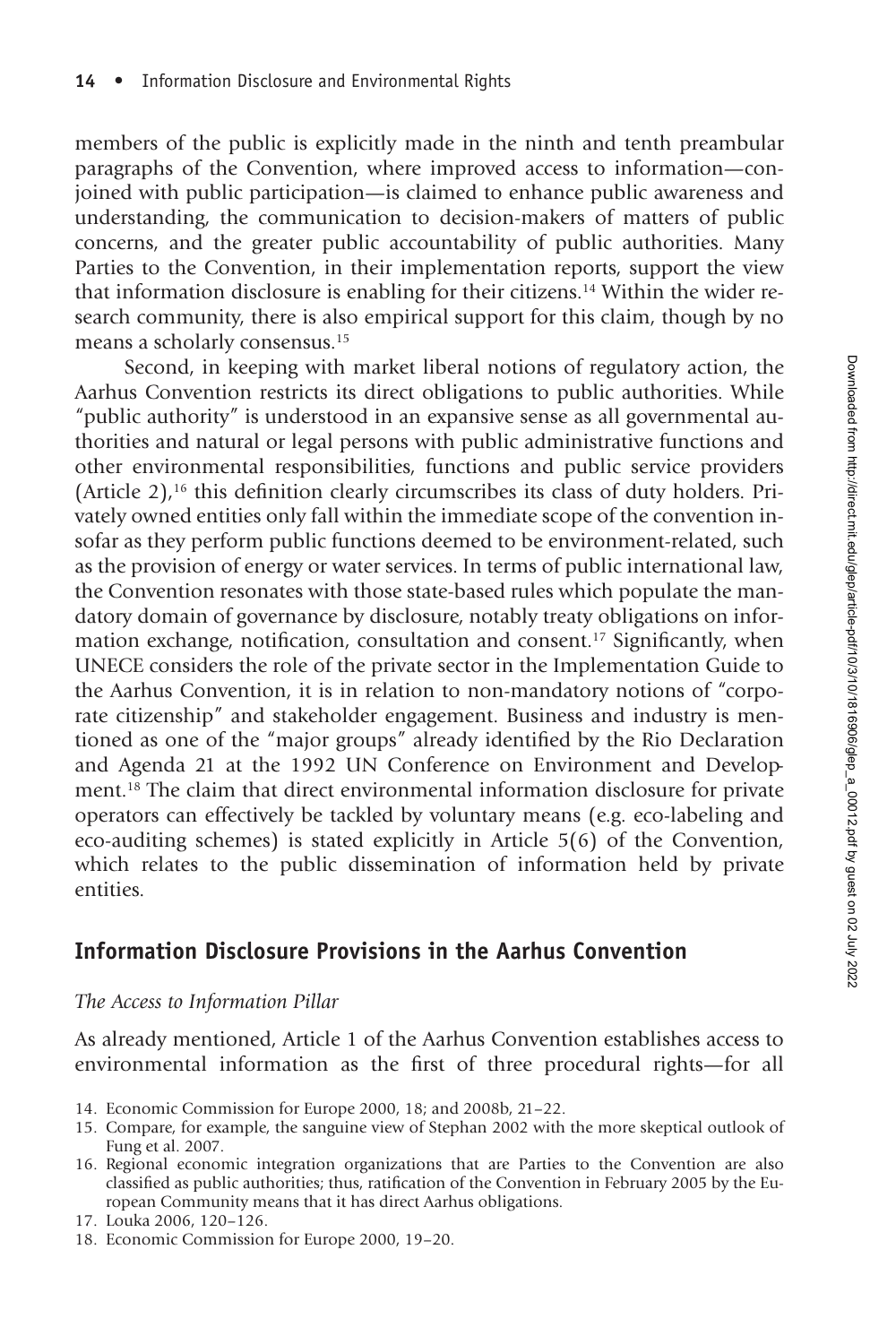persons—in support of the human right to a healthy environment. Articles 4 and 5 cover, respectively, the means by which environmental information can be requested from public authorities and the obligations on Parties to ensure that such authorities actively disseminate environmental information from a variety of sources. Both articles include the provision that obligations are enacted "within the framework of national legislation," which allows Parties significant discretion in disclosing information, including conditions for refusing information requests (e.g. for reasons of national defense and security, commercial confidentiality and personal data protection). However, Parties are obliged to interpret grounds for refusal in a restrictive way "taking into account the public interest served by disclosure and taking into account whether the information requested relates to emissions into the environment."19 In contrast to the passive (request-based) disclosure obligations on public authorities contained in Article 4, Article 5 covers the forms and categories of environmental information which public authorities are actively required to collect and disseminate. The priority accorded to public access places the onus on these authorities to order and publish relevant environmental information, including national state-of-the-environment reports, legislation and policy documents, environment-related policy information, and information on pollution releases and transfers.

Furthermore, Article 5 provided a legal basis for the Aarhus Parties to develop the Protocol on Pollutant Release and Transfer Registers (PRTRs)—a commitment agreed at the First Meeting of the Parties to the Aarhus Convention in October 2002 at Lucca, Italy. The Protocol was adopted at an Extraordinary Meeting of the Parties seven months later in Kiev.<sup>20</sup> It is presented by UNECE as the first legally binding international instrument on pollution inventories, with the goal of enhancing public access to information through the establishment of coherent, integrated, nationwide pollutant release and transfer registers. Parties are obliged to ensure effective public access to the information contained in national registers, which follow a harmonized reporting scheme that is mandatory, annual, multimedia, facility-specific and pollutant or wastespecific. The Kiev Protocol is open to all states, so its contribution to informational governance transcends the membership of the UNECE.

The only other provision of the Aarhus Convention that has generated a new legal instrument requiring the approval of its Parties is an Amendment adopted at the Second Meeting of the Parties to the Convention, held in Almaty, Kazakhstan, 25–27 May 2005. The Amendment, which is not yet in force, adds a provision to the Convention (Article 6 bis) requiring each Party to "provide for early and effective information and public participation prior to making decisions on whether to permit the deliberate release into the environment and placing on the market of genetically modified organisms."<sup>21</sup> This clause is de-

<sup>19.</sup> Aarhus Convention 1999, Article 4(2).

<sup>20.</sup> Kiev Protocol 2003.

<sup>21.</sup> United Nations Economic and Social Council 2005, Article 6 bis(1).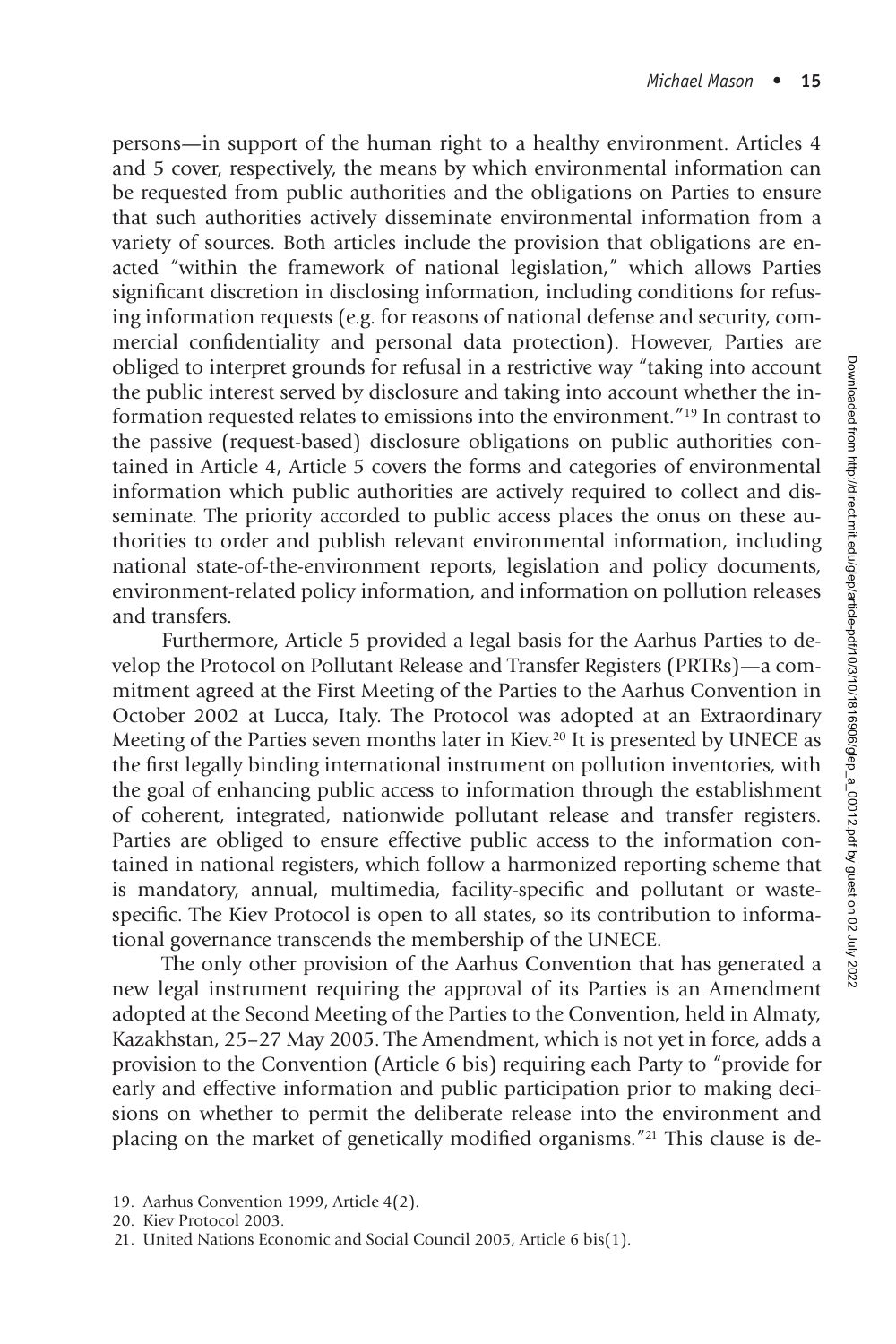signed to render more precise a reference to genetically modified organisms in Article 6(11) of the Convention, which had deliberately been left vague in its drafting in recognition of the political difficulties at that time accompanying the negotiations over what became the Cartagena Protocol on Biosafety.<sup>22</sup> In recognition of the need to have non-conflicting national biosafety frameworks, the Amendment to the Aarhus Convention calls for Aarhus Parties to ratify or accede to the Cartagena Protocol. Nevertheless, by complementing the information disclosure provisions of the latter, the Amendment attests to the fact that Aarhus transparency norms have a wider currency than the Convention.

#### *Information Access as a Human Environmental Right*

The Aarhus Convention is drafted in terms of human rights, declaring in its opening article a basic right of every person to a healthy environment. Prior to the Convention, a number of countries had already recognized such a substantive environmental right in their national constitutions: the Aarhus formulation extended this emphatically to international human rights law, as reaffirmed at the First Meeting of the Parties in Lucca:

We recognise the close relationship between *human rights* and environmental protection. Through its goal of contributing to the protection of the right of every person of present and future generations to live in an environment adequate to his or her health and well-being, the Convention reflects this  $link<sup>23</sup>$ 

Yet the Aarhus Convention is mainly concerned with procedural rights of citizens, with access to information supportive of access to decision-making and access to justice in environmental matters. It therefore expresses a particular blend of human environmental rights, marking procedural entitlements as necessary for the successful exercise of substantive environmental rights. As the first pillar, access to information may be interpreted as an indispensable prerequisite for the other environmental rights in the Convention.<sup>24</sup> Arguably, this implies that the corresponding information disclosure obligations placed on the Convention Parties and public authorities become critical to the successful functioning of the treaty.

The three pillars of the Aarhus Convention mirror the procedural entitlements to information, public participation and justice expressed in Principle 10 of the Rio Declaration.25 There is also a semantic debt to another UNECE agreement—the 1991 Convention on Environmental Impact Assessment in a Transboundary Context (Espoo Convention). From this treaty, the Aarhus Convention imports the broad notion of the public as "one or more natural or legal

- 23. Lucca Declaration 2004, para. 6.
- 24. Hayward 2005, 178.
- 25. Rio Declaration on Environment and Development (UN Doc. A/CONF.151/26/REV.1).

<sup>22.</sup> See Gupta 2010 for analysis of political conflicts around transparency in the Cartagena protocol negotiations.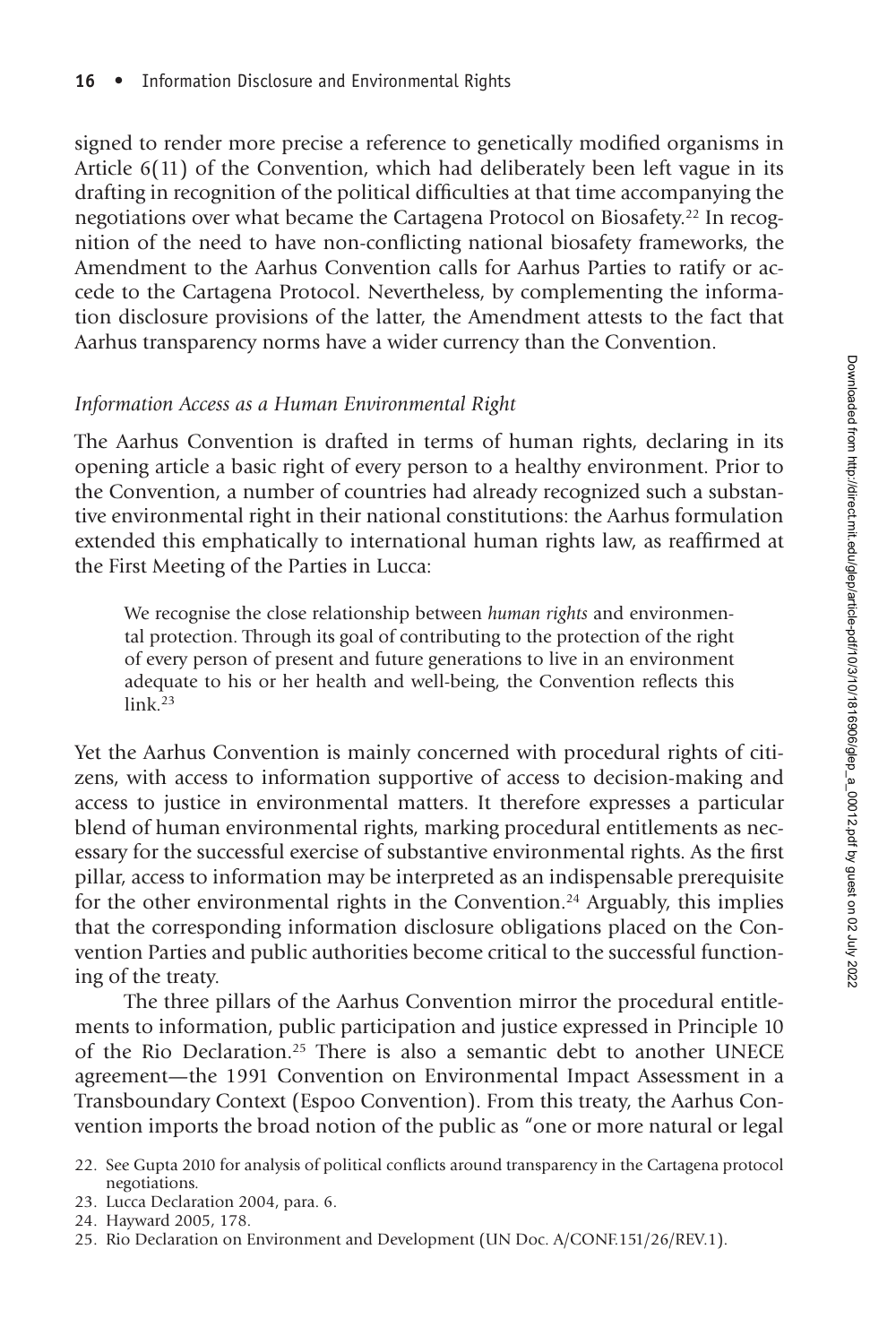persons" adding, for emphasis, associations, organizations or groups in accordance with national legislation or practice.26 The Aarhus Convention also has a separate formulation of "the public concerned," encompassing those persons likely to be affected by, or having an interest in, the relevant environmental decision-making, including environmental NGOs.<sup>27</sup> These expansive notions of public actors are politically significant, because Aarhus entitlements are addressed to persons regardless of nationality, residence or citizenship.28 At least in principle, then, information disclosure (and other Aarhus) obligations on public authorities are extensive and without discrimination.

Yet, Aarhus environmental rights straddle uneasily between, on the one hand, their embodiment as procedural entitlements and, on the other, the social welfare aspiration, expressed in Article 1, to provide environmental quality adequate to the human health and well-being of all persons. The UNECE assumption that the former necessarily promotes the latter is asserted rather than substantiated.<sup>29</sup> In the first place, the social welfare aim embodied in Article 1 is short-changed insofar as there is no elaboration of its constituent standards or regulatory significance. Instead, there is in the rest of the treaty a textual "bracketing" of the Aarhus substantive environmental right, which preserves the liberal political axiom that the state should not encroach unnecessarily on the ethical domain of private life-choices and welfare preferences. Similarly, restricting the subjects of Aarhus duties to public authorities means that private corporate entities are shielded from direct obligations under the treaty: this is also consistent with traditional liberal legal protections afforded to markets against governmental interference.

#### *Implementation and Compliance Experience of Aarhus Provisions on Information Disclosure*

The Aarhus Convention entered into force on 30 October 2001. As of 8 October 2009, there were 43 Parties to the Convention, 23 Parties to the Kiev Protocol and 24 Parties to the Amendment on genetically modified organisms. Decision I/8, adopted at the First Meeting of the Parties, requires Parties to the Convention to report on their implementation activities before the relevant Meeting of the Parties. There have now been two reporting cycles: by the Second Meeting of the Parties in May 2005, 24 out of 30 Convention Parties had submitted national implementation reports (NIRs), while by the Third Meeting of the Parties in Riga, 11–13 June 2008, 35 out of 41 Parties had submitted NIRs.30 For each reporting cycle, the Aarhus Convention secretariat is charged with producing a

- 27. Aarhus Convention 1999, Article 2(5).
- 28. Aarhus Convention 1999, Article 3(9).
- 29. For example, Economic Commission for Europe 2000, 29.
- 30. Economic Commission for Europe 2005, 2; 2008b, 3. As of April 2009 four Convention Parties have still to submit their second national implementation reports—Croatia, Lithuania, Luxembourg and Spain.

<sup>26.</sup> Espoo Convention, Done at Espoo Finland on 25 February 1991, Article 1(x); Aarhus Convention 1999, Article 2(4).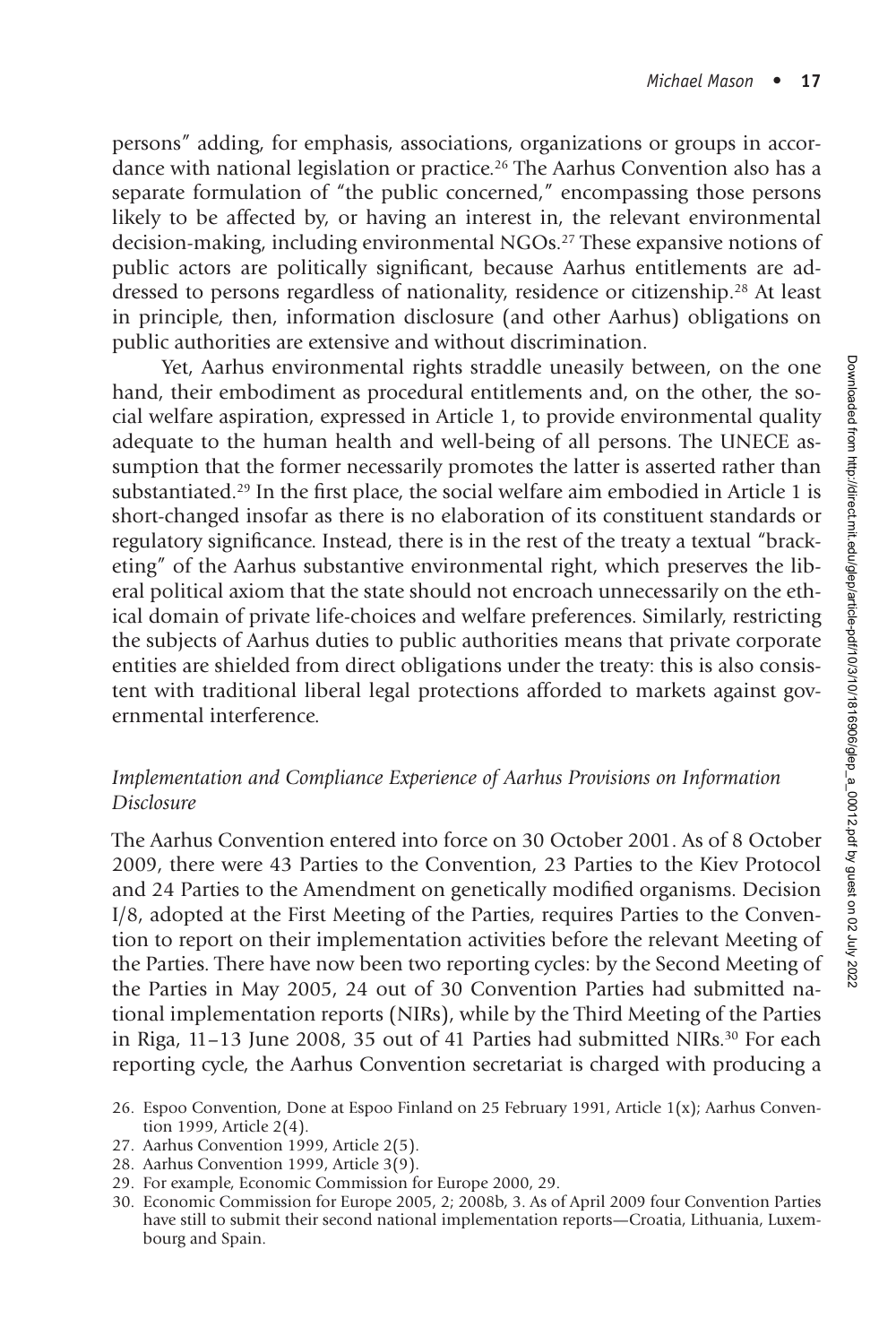synthesis report on implementation, but is limited by its mandate and resource constraints in verifying the content of the reports—a constraint characteristic of the implementation norms of multilateral environmental agreements.

There are three regional groupings in implementation capacity categorized by the Aarhus Convention secretariat. First, the Parties from Eastern Europe, the Caucasus and Central Asia (EECCA) are deemed to face common implementation issues on the basis of their shared experience as post-Soviet states moving into democratic governance. These Parties are credited by the secretariat with having made most progress with the access to information pillar in the Convention, in part enabled by significant capacity-building for implementation financed since 1999 by the Organization for Security and Co-operation in Europe (OCSE). OCSE has supported the creation of Aarhus Centers and Public Environmental Information Centers—for awareness-raising, training and communications activities—in Albania, Armenia, Azerbaijan, Belarus, Georgia, Kyrgyzstan and Tajikistan.<sup>31</sup>

In the second regional grouping—the European Union (EU) countries and Norway—implementation of information access provisions are more advanced, given prevailing legislation and more mature democratic systems. Furthermore, European Community ratification of the Aarhus Convention means that it is now binding on Community authorities and on Member States, harmonizing the implementation of the Convention across the European Union. Thus, Regulation (EC) No. 1367/2006 applying the Aarhus Convention to Community institutions and bodies was adopted in September 2006. The European Commission subsequently published Directives designed to align Community legislation with each of the three Aarhus pillars, of which Directive 2003/4/EC on public access to environmental information was adopted in January 2003, repealing a 1990 Directive on environmental information access.<sup>32</sup>

The third regional grouping—South-Eastern Europe (SEE)—covers three Parties (Albania, Bulgaria and The former Yugoslav Republic of Macedonia) deemed by the Aarhus Convention secretariat to share implementation challenges arising from their experience of the regional insecurity of the western Balkans and their participation in Stabilization and Association Agreements with the European Union. Indeed, the European Commission sponsors a Regional Environmental Reconstruction Programme for South Eastern Europe, which supports capacity-building for Aarhus Convention implementation.<sup>33</sup>

The two synthesis reports on implementation, prepared to date by the Aarhus Convention secretariat, indicate that Parties appear to have fewest problems in implementing information disclosure obligations compared to the

- 31. Economic Commission for Europe 2008b, 6–7; Organization for Security and Co-operation in Europe 2008.
- 32. Commission of the European Communities 2008: 4. While a Directive (2003/35/EC) has also been adopted in relation to the public participation pillar of the Aarhus Convention, the proposed Directive on access to justice (COM (2003) 624) is still pending within the Community legislative process.
- 33. Economic Commission for Europe 2005, 5–6; and Regional Environmental Reconstruction Programme for South Eastern Europe 2007.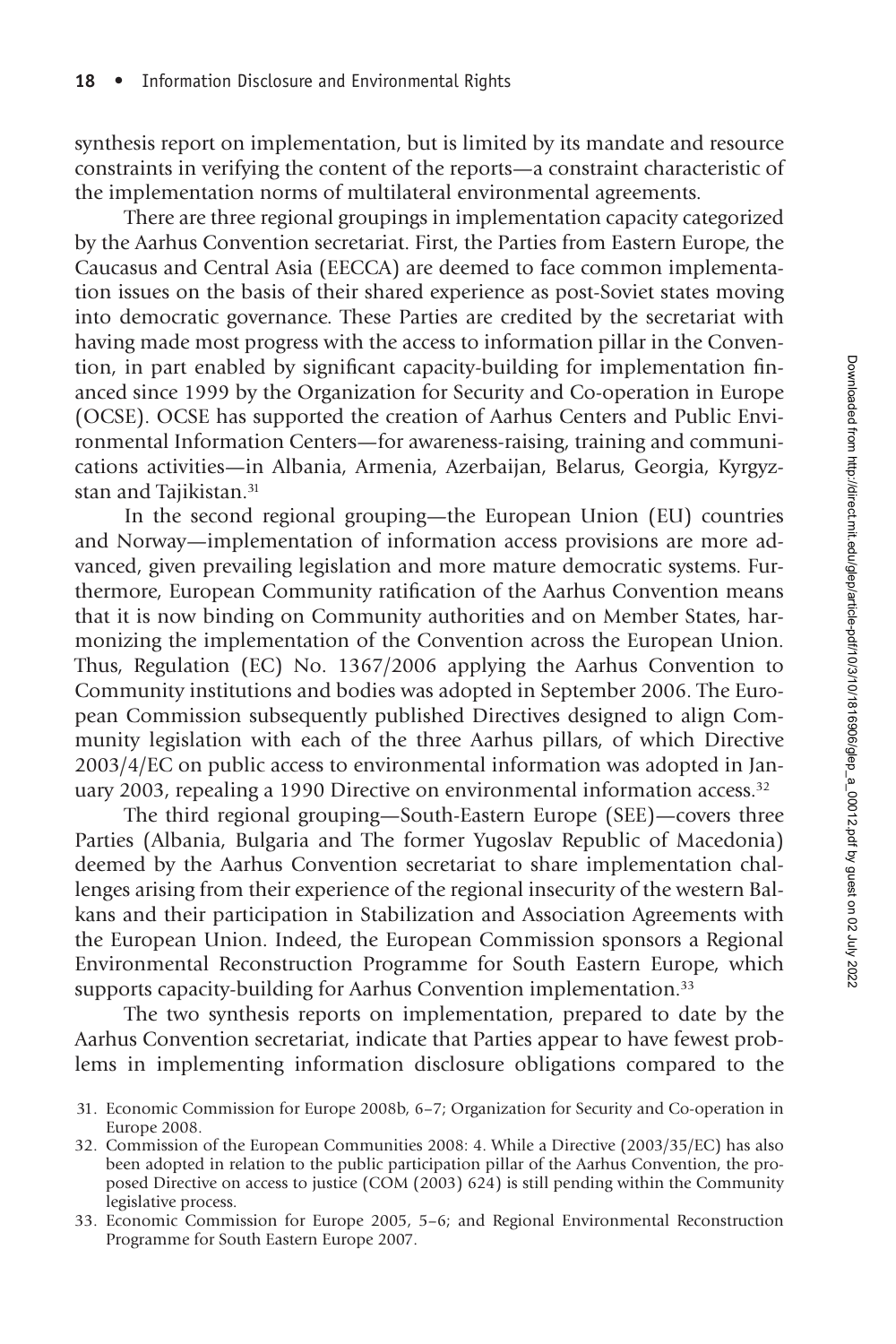other two pillars of the Convention. For the provisions on access to information upon request (Article 4), all submitted NIRs show relevant legislation in place. However, with regards to EECCA and SEE Parties, some of the implementation obstacles identified by the secretariat in the first synthesis report (2005) recur three years later in the second. These include legislative gaps and discrepancies compared to Convention clauses, ambiguities over the meaning of "environmental information" and the lack of awareness of citizens' information rights. There are also marked variations in the legal grounds upon which information requests may be refused. Different legal approaches to implementing Article 4 are also found in EU countries and Norway, but within a more established culture of openness: the most significant variation—and one that goes beyond Aarhus freedom of information provisions—is the right of the public in Norway to access information directly from private enterprises, rather than only from public authorities.34 The reported experience of Parties in implementing the Aarhus obligations on the collection and dissemination of environmental information (Article 5) is similar across the two synthesis reports: appropriate laws are in place, but many EECCA and SEE Parties noted procedural uncertainties and resource constraints impacting negatively on active information disclosure. In contrast, most EU countries and Norway reported no major obstacles to the implementation of Aarhus provisions on information collection and dissemination: indeed, the Convention secretariat applauded progress by these Parties in developing electronic tools for information disclosure and in setting up pollutant release and transfer registers consistent with their ratification of the Kiev Protocol.35

Nevertheless, recent public communications to the Aarhus Convention Compliance Committee reveal a more mixed picture—at least in terms of alleged breaches of information disclosure obligations of the Convention. It is widely recognized that the Aarhus compliance mechanism is legally innovative compared to other multilateral environmental agreements.36 Article 15 of the Convention expressly allows for "appropriate public involvement" in a nonconfrontational, non-judicial and consultative compliance review mechanism. As agreed at the first Meeting of the Parties (Decision  $I/7$ ), this has been interpreted to include the right of NGOs to nominate candidates to the Compliance Committee, as well as the right of members of the public (including NGOs) to submit communications regarding compliance by Parties and to take part in Committee discussions with respect to their submission.<sup>37</sup> By the end of 2008, the Compliance Committee had only received one submission from a Party to the Convention with regard to compliance by another Party, but had received 35 communications on compliance from the public.38 Over half of the public

- 34. Economic Commission for Europe 2005, 7–9; and 2008b, 10–11.
- 35. Economic Commission for Europe 2005, 9–11; and 2008b, 11–13.
- 36. Morgera 2005, 140; and Mason 2006, 296.
- 37. Economic Commission for Europe 2004a.

<sup>38.</sup> See http://www.unece.org/env/pp/pubcom.htm for information on public communications to the Aarhus Convention Compliance Committee.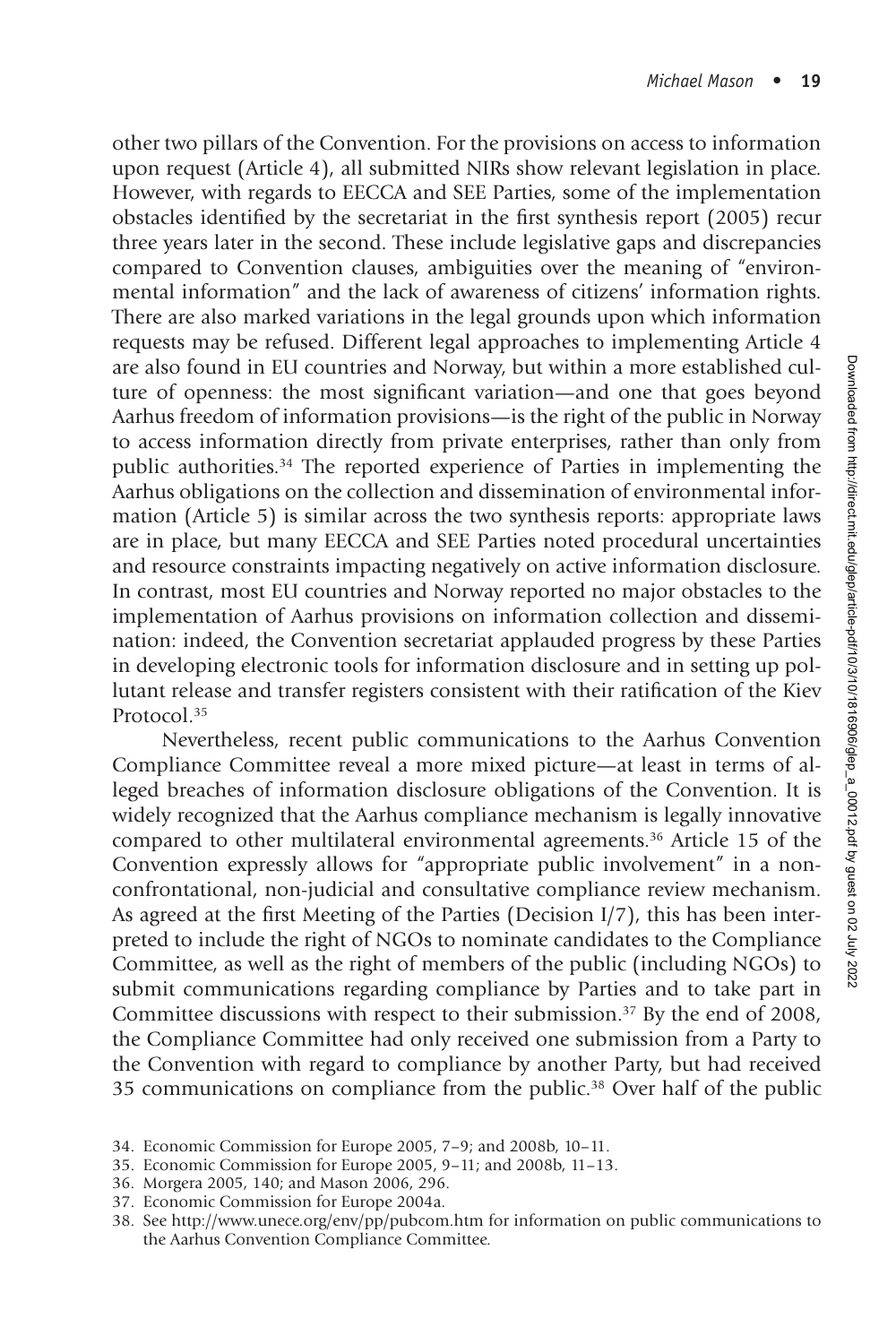#### Table 1

Public communications to the Aarhus Convention Compliance Committee (2004– 2008) citing Information Disclosure Provisions of the Convention (Articles 4 and 5)\*

| <b>UNECE</b> reference         | Party concerned        | Articles cited    | Received   | <b>Status</b>            |
|--------------------------------|------------------------|-------------------|------------|--------------------------|
| ACCC/C/2004/<br>0 <sub>1</sub> | Kazakhstan             | $4(1)$ and $4(2)$ | 07.02.2004 | Findings<br>adopted      |
| ACC/C/2004/<br>03              | Ukraine                | 4(1)              | 06.05.2004 | Findings<br>adopted      |
| ACCC/C/2004/<br>08             | Armenia                | $4(1)$ and $4(2)$ | 20.09.2004 | Findings<br>adopted      |
| ACC/C/2004/<br>09              | Armenia                | Articles 4 and 5  | 22.09.2004 | <b>Not</b><br>admissible |
| ACCC/C/2005/<br>14             | Poland                 | Article 4         | 04.07.2005 | <b>Not</b><br>admissible |
| ACC/C/2007/<br>21              | European<br>Commission | $4(1)$ and $5(3)$ | 14.08.2007 | Findings<br>adopted      |
| ACCC/C/2008/<br>24             | Spain                  | 4(8)              | 13.05.2008 | Under<br>review          |
| ACCC/C/2008/<br>28             | Denmark                | $4(1)$ and $5(1)$ | 07.09.2008 | Under<br>review          |
| ACCC/C/2008/<br>29             | Poland                 | Article 4         | 20.10.2008 | Under<br>review          |
| ACC/C/2008/<br>30              | Moldova                | $4(1)$ and $4(4)$ | 03.11.2008 | Under<br>review          |

\*Note: References in these public communications to any other Convention Articles are excluded here.

submissions concern issues of public participation, which has led the Compliance Committee to register concerns about the implementation of the second pillar of the Convention.39 Yet, as Table 1 below indicates, there have also been ten public communications regarding the compliance of Parties with the information disclosure provisions of the Aarhus Convention and all these submissions (from 2004 to the end of 2008) are allegations of non-compliance.

It can be seen from Table 1 that public communications to the Compliance Committee about information disclosure have focused on Article 4—the Convention provision on access to information. In response to the first round of public submissions in 2004–5, the Committee ruled two communications as inadmissible under the terms of Decision I/7 and found three EECCA Parties— Kazakhstan, Ukraine and Armenia—to be non-compliant with Article 4 obligations on Parties calling for public authorities to respond effectively to requests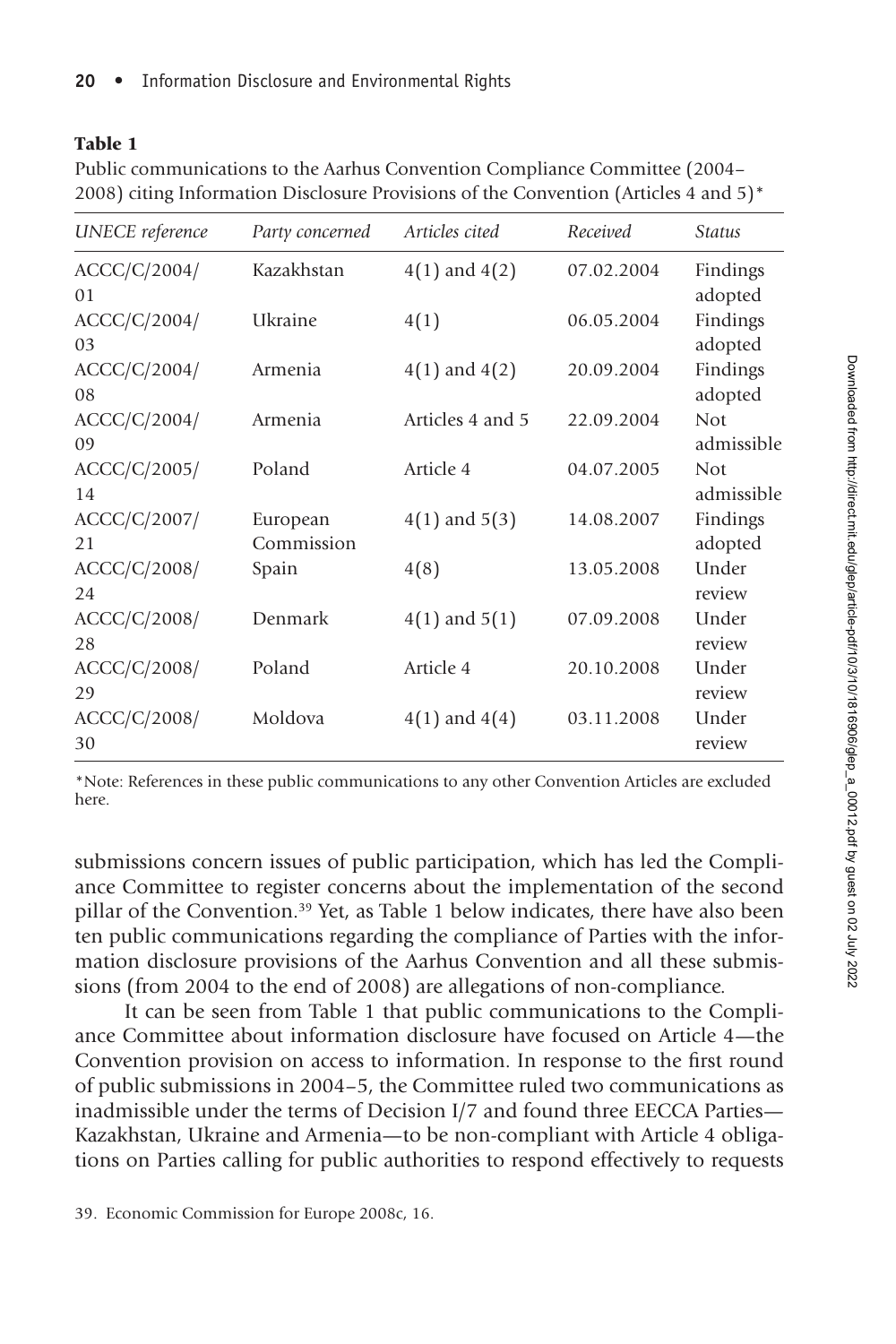for environmental information. The constructive recommendations made by the Committee to the three Parties emphasized necessary legislative and regulatory measures for compliance. By the 2008 Meeting of the Parties in Riga, the Government of Kazakhstan was deemed to be compliant with Article 4 of the Convention, but both Ukraine and Armenia were still judged not to be compliant with Convention provisions on access to information.40 Public communications to the Compliance Committee in 2008 (Table 1) indicate that charges of non-compliance regarding information disclosure are no longer restricted to EECCA countries. For the complaint against the European Commission, the charge by an Albanian NGO was that the European Investment Bank was not releasing environmental information that it had requested, although the Compliance Committee ruled that the European Community was *not* in a state of noncompliance, as the information had eventually been provided.41 In the case of Spain, the allegation was that a fee imposed by the Party for environmental information was unreasonable (in breach of Article 4(8)), while in the Danish case, the communicant charged that the public authorities failed to discharge both passive (Article 4) and active (Article 5) information disclosure responsibilities concerning the administration of antibiotics in livestock. Both communications are under consideration by the Compliance Committee, along with allegations of Article 4 non-compliance leveled by NGOs against Poland and Moldova.

## **The Incompleteness of Aarhus Information Rights**

It is arguably still too early in the lifetime of the Aarhus Convention to offer a definitive assessment of its contribution to the information disclosure policies and practices of its contracting Parties. Nevertheless, there is now sufficient implementation experience to pinpoint problematic areas in realizing Aarhus rights and obligations regarding access to environmental information. I now highlight three such areas: 1) the discretion accorded to Parties in interpreting Aarhus rights; 2) the exclusion of private entities from mandatory disclosure duties; and 3) the indeterminate coupling of procedural and substantive rights.

#### *The Discretion Allowed to Parties in Interpreting Aarhus Rights*

At several instances in the Aarhus Convention—including the specification of obligations for Parties for each of the three pillars—there are references to prescribed action "within the framework of/in accordance with national legislation." The Convention secretariat has interpreted this to mean that Parties are allowed "flexibility" in deciding how to implement selected Aarhus obliga-

<sup>40.</sup> Economic Commission for Europe 2008a, 12; and 2008c, 8–9. All three Parties were judged still not to be in compliance with access to justice (Article 9) provisions of the Convention.

<sup>41.</sup> Economic Commission for Europe 2009.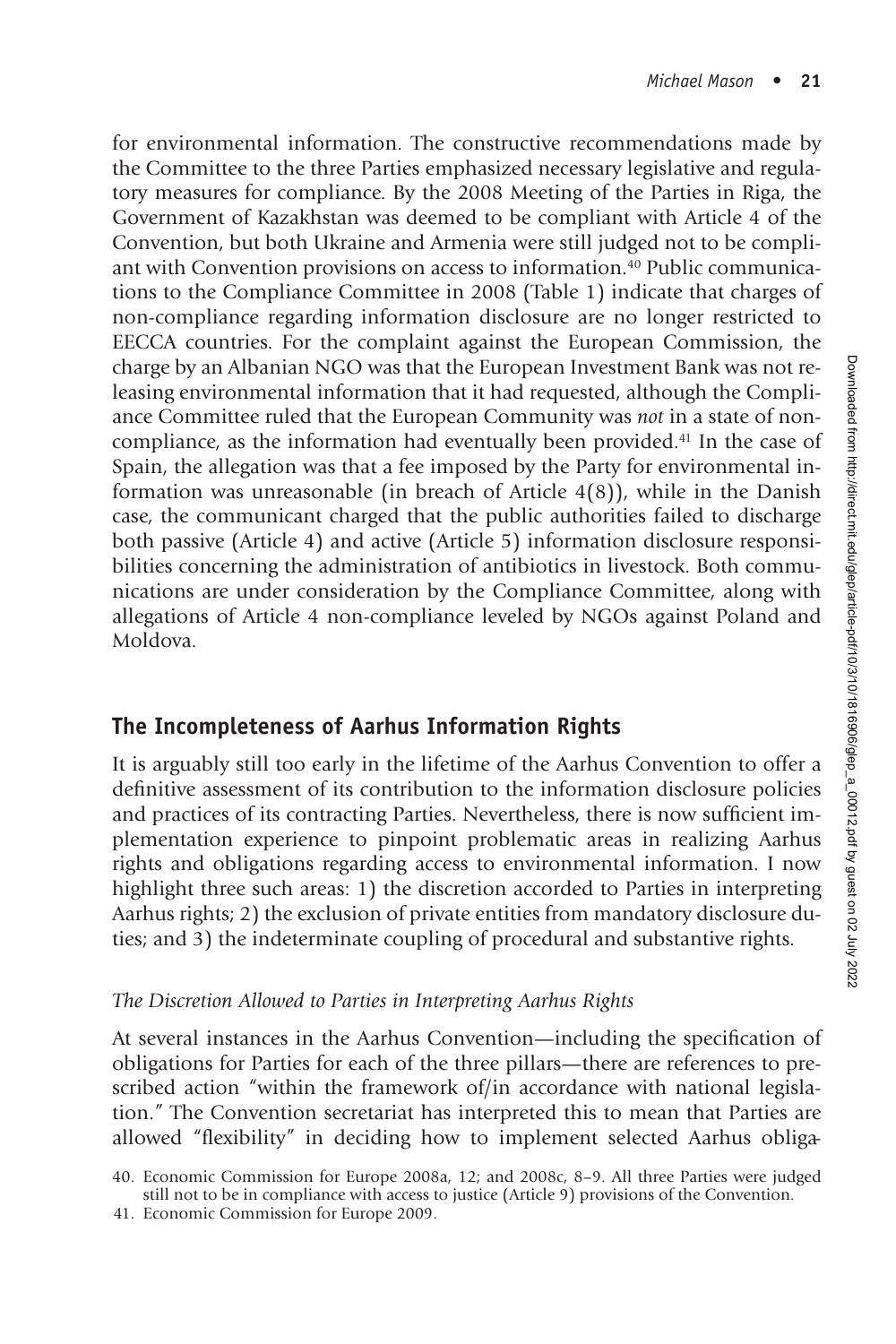tions.42 This discretionary allowance seems sensible in view of the varying legal systems and governance capacities of the various Parties across the UNECE region, but some early commentators on the Convention already anticipated difficulties arising from the ambiguity of these phrases, including for the access to information pillar.43 Implementation experience indicates that the discretion allowed to Parties on Aarhus information provisions has been most problematic for EECCA Parties, some of whom have struggled to accommodate freedom of information within administrative cultures with an institutional memory of secret and closed decision-making. As Stephen Stec notes, "access to information, the right to disseminate information, and the control of information are still contentious issues in many countries with a common legacy of strict information control."44 Of course, part of the administrative challenge facing public authorities in EECCA (and SEE) countries is to respect the political legitimacy of civil society actors as Aarhus rights-holders. For the five EECCA Parties facing public charges of non-compliance under the Convention, each submission to the Convention Compliance Committee was made by a domestic NGO.

Even for western European democracies and EU, though, it has been claimed that the interpretive discretion allowed to Parties by the Convention has diluted the force of its obligations. In particular, there are concerns that rights to information and participation have sometimes been treated more narrowly in implementing legislation than the letter or spirit of the Convention. For example, EU Directive 2003/35/EC—transposing Aarhus public participation provisions to EU Member States—restricts the right to participate in environmental decision-making to those affected by or with an interest in the decision, rather than to any member of the public (as set out in the Aarhus Convention).45 This has implications for information access, as the public participation provisions created by the Convention have corresponding information disclosure entitlements. Aarhus-enabled public rights to information and participation seem to be most at risk of truncation for decision-making with transboundary environmental effects. While the Convention recognizes that Aarhus rights have effect regardless of nationality (Article 3(9)), this principle of non-discrimination runs against state practice not to grant decision-making rights to foreign publics. Zwier argues that the activities of European export credit agencies expose most vividly the implementation gap here, as Aarhus Convention rights to access information and decision-making extend in principle to people abroad affected by the environmental effects of projects financed by such agencies. Yet in practice, these foreign publics typically have no access to information on export credit agency activities impacting on their lives and live-

43. Lee and Abbot 2003, 93.

45. Verschuuren 2005, 38–39.

<sup>42.</sup> Economic Commission for Europe 2000, 30–31. For the access to information pillar, the term "within the framework of national legislation" appears in Articles  $4(1)$  and  $5(2)$ .

<sup>44.</sup> Stec 2005, 14.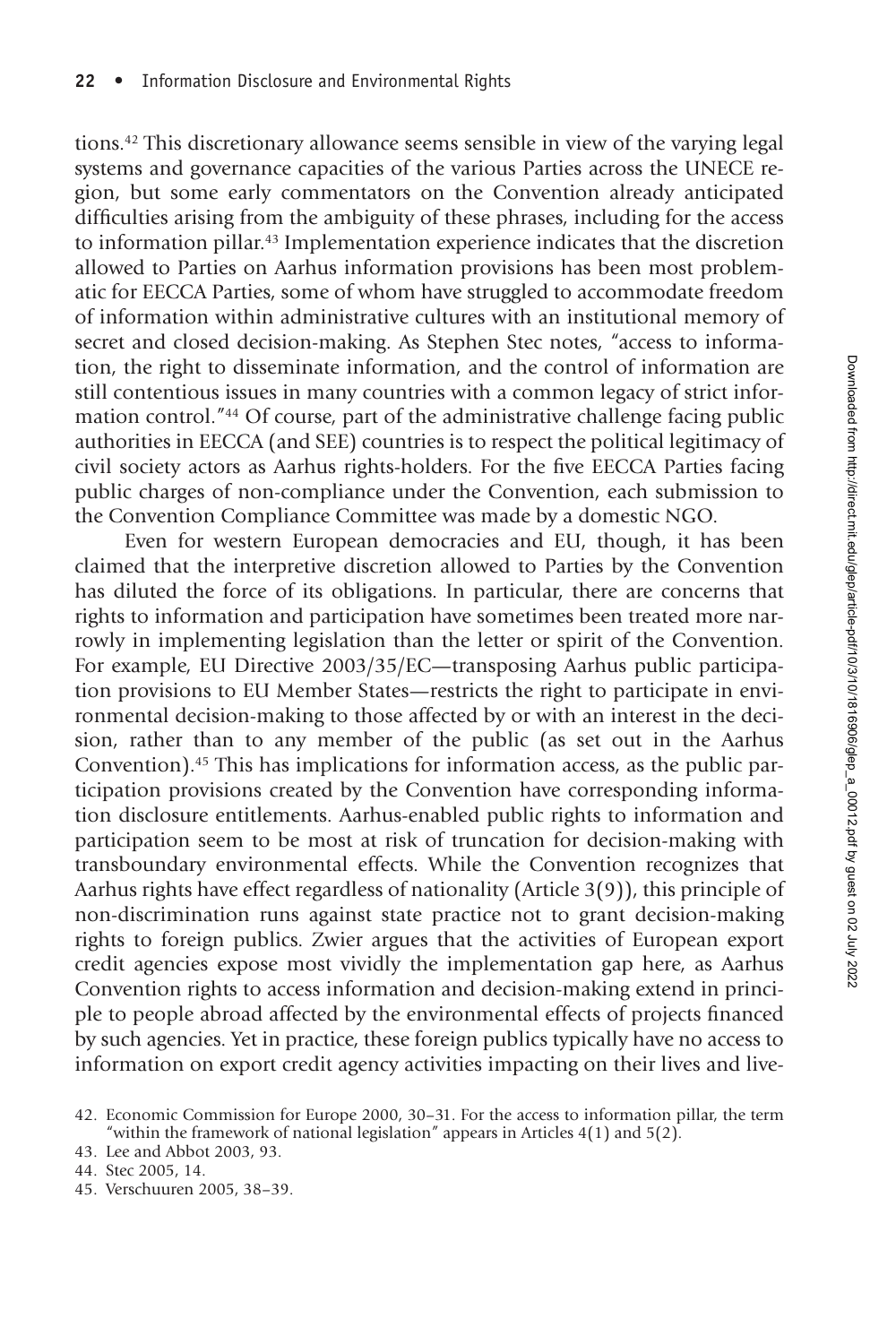lihoods.46 It is noteworthy also that, while the Compliance Committee did not uphold the public communication of an Albanian  $NGO<sup>47</sup>$  alleging that the European Community (through the European Investment Bank) had been in breach of information disclosure provisions, it did judge that the Bank had interpreted too narrowly what constitutes "environmental information" in relation to financing agreements.<sup>48</sup>

Discretion to each Party "within the framework of its national legislation" is also expressed in Article  $9(1)$  of the Aarhus Convention, concerning the access to justice for those persons who consider that their requests for information under Article 4 were not effectively met. Self-reporting by Parties on their implementation of Article 9(1) reveals a wide range of administrative and/or judicial proceedings and bodies for review of appeals related to requests for information. $49$  The routing of appeals through divergent legal vehicles justifies the flexibility of implementation allowed by the Convention, although this makes it difficult to assess the equality of treatment of applicants between the Parties. So far the Aarhus Convention Compliance Committee has not recorded a significant number of grievances over Article 9(1). Public communications have alleged non-compliance with Article 9(1) by three Parties—Kazakhstan, Belgium and Denmark. Of these, Kazakhstan was initially found by the Compliance Committee to be in breach of this access to justice article (by denying appeal standing to an NGO), but subsequently found to be in compliance following the introduction of a new Environmental Code.<sup>50</sup> The charge by an NGO that Belgium did not provide sufficient standing for environmental NGOs for appealing information refusals (and other aspects of the Aarhus justice pillar) was deemed not to be valid as it related to cases before the Convention had entered into force in Belgium.<sup>51</sup> Finally, the alleged non-compliance of Denmark with Article 9(1) is currently under review by the Compliance Committee. This case is noteworthy as the communicant charges the Danish authorities with having no independent and impartial review body to address the relevant information disclosure appeal.<sup>52</sup>

#### *The Exclusion of Private Entities from Mandatory Information Disclosure Duties*

As already noted, Aarhus obligations fall directly on Convention Parties and constituent public authorities, with privately owned entities having Aarhus re-

- 46. Zwier 2007, 228–229.
- 47. See the documents regarding this case, reference number ACCC/C/2007/21, *at:* http:// www.unece.org/env/pp/compliance/Compliance%20Committee/21TableEC.htm, accessed 20 April 2010.
- 48. European Commission for Europe 2009, 6–7.
- 49. Economic Commission for Europe 2008b, 18–19.
- 50. Decision III/6c, ECE/MP.PP/2008/2/Add.1
- 51. Economic Commission for Europe 2008c, 9.
- 52. See the documents regarding this case, reference number ACCC/C/2008/28, at: http://www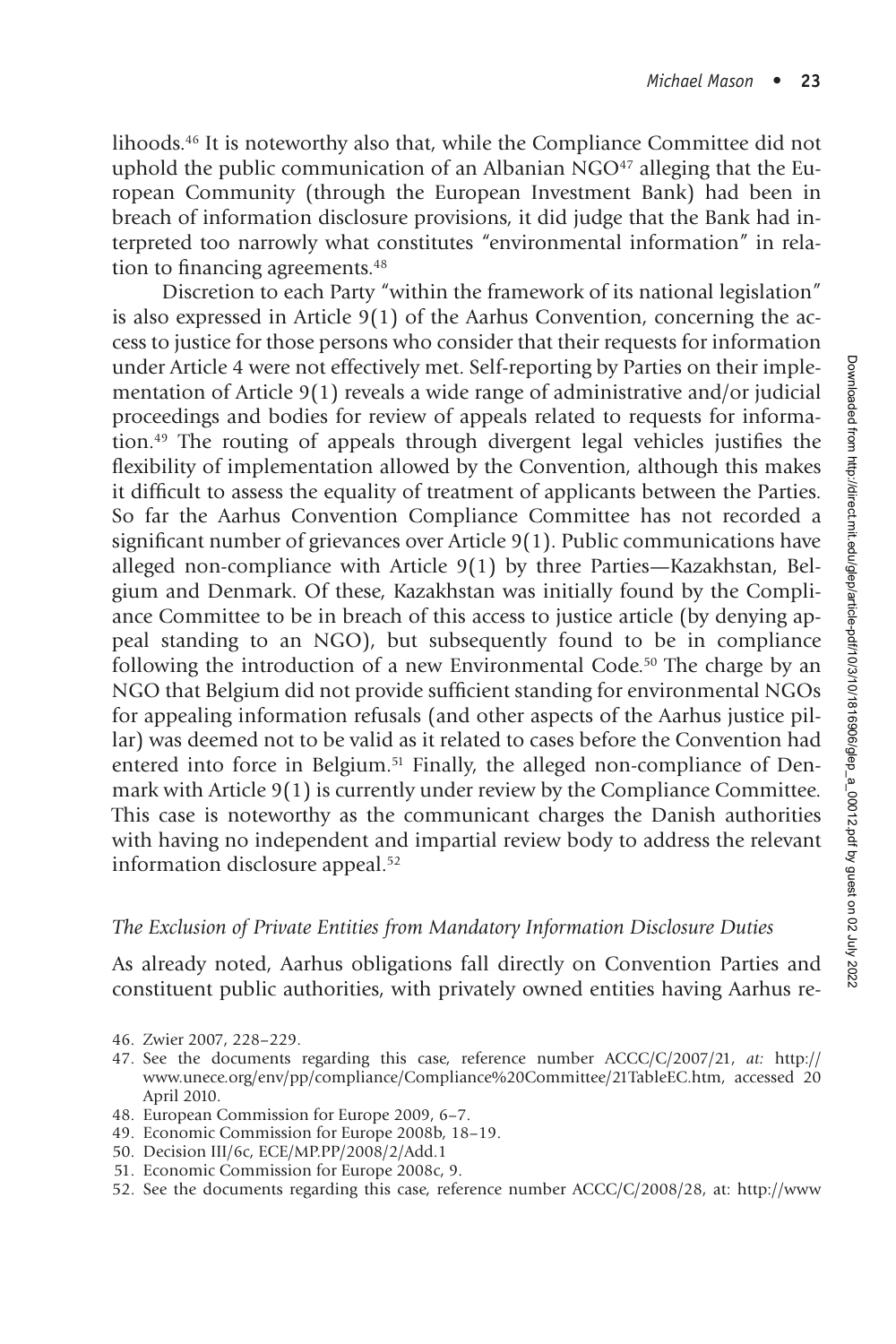sponsibilities only insofar as they perform public functions deemed to be environment-related. Convention provisions on information disclosure addressing the environmental impact of private operators (Article 5(6)) and products (Article 5(8)) are framed in a non-mandatory, aspirational fashion. To be sure, the obligation on Parties to establish pollutant release and transfer registers (Article 5(9)), as developed in the Kiev Protocol, is regarded as an important Convention mechanism for increasing corporate accountability.53 While the Protocol has now entered into force, there are few signs within Convention practice of a "hardening" of information disclosure duties on private entities. In its 2008 review of implementation practice, the Aarhus Convention secretariat noted an extensive preference amongst Parties for voluntary eco-labeling and environmental auditing by the private sector, with mandatory disclosure of product information generally limited to specific sectors (e.g. European energy efficiency requirements for household appliances and vehicles).<sup>54</sup> Moreover, at the Third Meeting of the Parties in June 2008, in deliberations over the 2009–2014 strategic plan for the Convention, the European Union vetoed a proposal by Norway to afford the public the right to access information directly from industry—a proposal inspired by community-right-to-know entitlements enshrined in the Norwegian constitution and Environmental Information Act 2003.55

Excluding private enterprises from mandatory information disclosure duties is of course consistent with a market liberal model of corporate social responsibility in which any information disclosure depends on the voluntary consent of the operator.<sup>56</sup> According to a recent international survey, the wellestablished right to commercial confidentiality established by this model routinely disables access to information on pollutants from industrial facilities.<sup>57</sup> The right to confidentiality of commercial information is also a justified legal basis for public authorities to refuse requests for environmental information under the Aarhus Convention (Article 4(4)(d)). This exemption is tempered in principle by a public interest in information disclosure, but the great variation in its legal framing by Parties risks an inequality in implementation practice. At least in one case, there is also evidence that the discretion given to Convention Parties in assigning private sector responsibilities has significantly eroded an Aarhus mechanism of corporate accountability. Under the access to justice pillar of the Convention, members of the public "have access to administrative or judicial procedures to challenge acts and omission by *private persons* and public authorities which contravene provisions of (. . .) national law relating to the en-

57. Foti et al. 2008, 78.

<sup>.</sup>unece.org/env/pp/compliance/Compliance%20Committee/28TableDenmark.htm, accessed 20 April 2010.

<sup>53.</sup> Economic Commission for Europe 2004b, 4; and Morgera 2005, 144.

<sup>54.</sup> Economic Commission for Europe 2008b, 13.

<sup>55.</sup> Economic Commission for Europe 2008a, 19; and European ECO Forum 2008.

<sup>56.</sup> See, for example, Gunningham 2007; and Garsten and Lindh de Montoya 2008.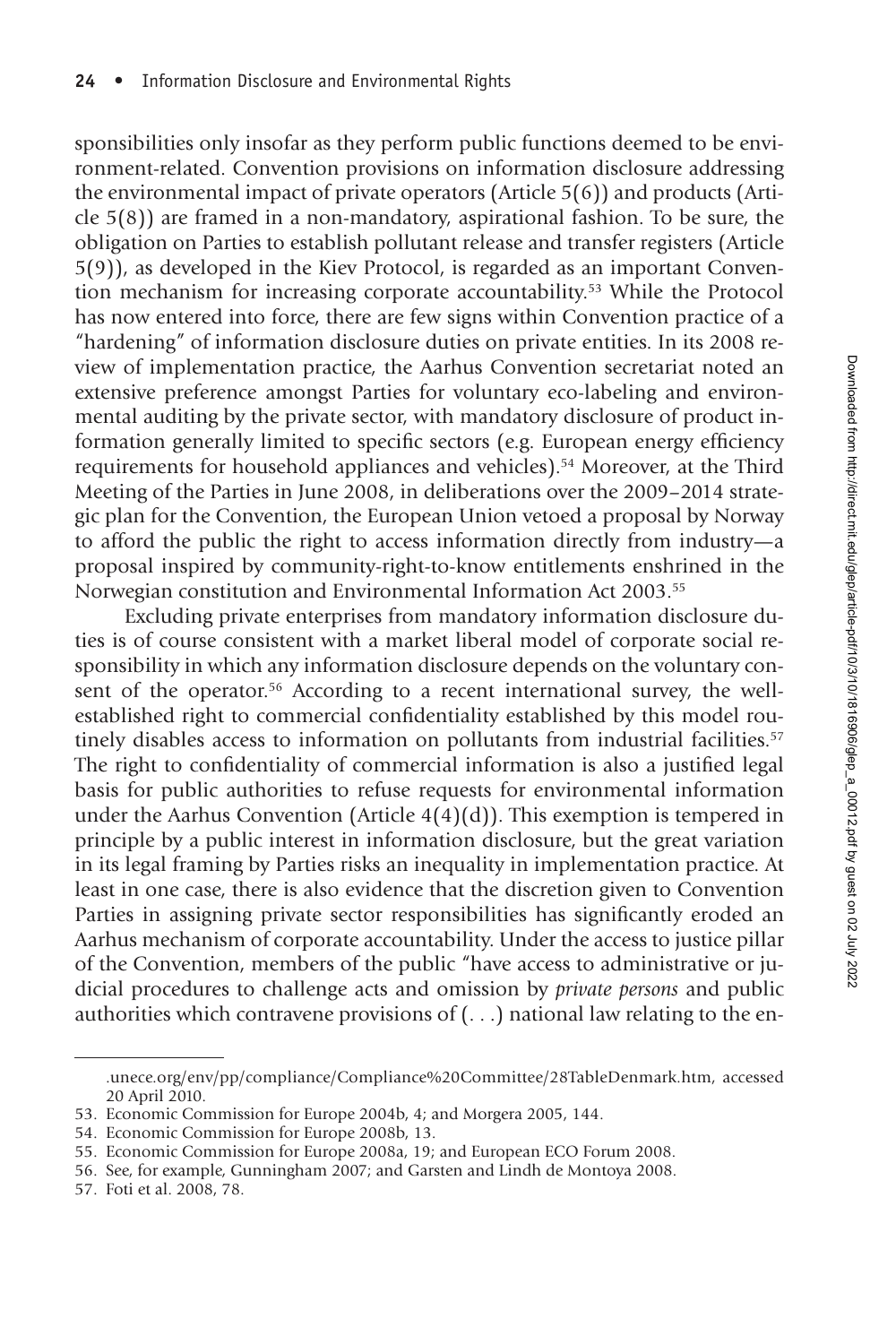vironment."58 Thus, some Convention Parties—including Hungary, Latvia, and Sweden—have legal mechanisms for facilitating the direct liability of private operators for non-compliance with environmental law (including information disclosure). However, in Regulation (EC) No. 1367/2006 applying the Aarhus Convention to Community institutions and bodies, the European Union omits the reference to private parties in its legal codification of this article. For the European Commission, this omission merely reflects the fact that Community institutions or bodies are necessarily public authorities, but as this includes them acting in a legislative capacity, the exclusion is questionable.<sup>59</sup> It reinforces a market liberal perspective on regulatory authority in which private operators are shielded from administrative and judicial challenges issuing from civil society actors.

#### *The Indeterminate Coupling of Procedural and Substantive Rights*

The influence of a liberal rights-based paradigm also accounts for the indeterminate coupling of Aarhus procedural rights with the substantive right referred to in Article 1 and the seventh preambular paragraph of the Convention. In the first place, this reflects a *liberal political aversion* to prescribe any conception of a good life for individuals who are deemed to exercise freely chosen life-choices.60 A Declaration made by the UK Government upon signing and ratifying the Aarhus Convention reflects this, treating the human right to a healthy environment as no more than an aspiration, and according legal recognition only to the rights of access to information, public participation in decision-making and access to justice in environmental matters.61 Even for those Aarhus Parties that recognize legally this substantive right, there is extensive uncertainty about its connection with the Convention platform of procedural rights. In the structuring of their national implementation reports, Parties are requested to follow a template provided by the Convention secretariat: this includes, at Section XXXII, the request to report on how their implementation of the Aarhus Convention contributes to the protection of the right to live in an environment adequate to human health and well-being. Of the 37 implementation reports received by the Convention secretariat in the second (2008) round of reporting, 13 contain no response to this request and the majority of the rest feature substantive right statements that are cursory and vague. Interestingly, the recurring claim in those reports that construct a more significant response is that Aarhus procedural rights contribute to fulfilling the substantive right by empowering civil

<sup>58.</sup> Aarhus Convention 1999, Article 9(3). Emphasis added.

<sup>59.</sup> Commission of the European Communities 2008, 28; and Ryland 2008, 530–531.

<sup>60.</sup> Anderson 1996, 10–12; and Wissenburg 1998, 16–17.

<sup>61.</sup> Aarhus Convention 1999, Declarations and Reservations. The UK position arguably also reflects a political reluctance to institutionalize an open-ended environmental right, although the ideological effect is the same.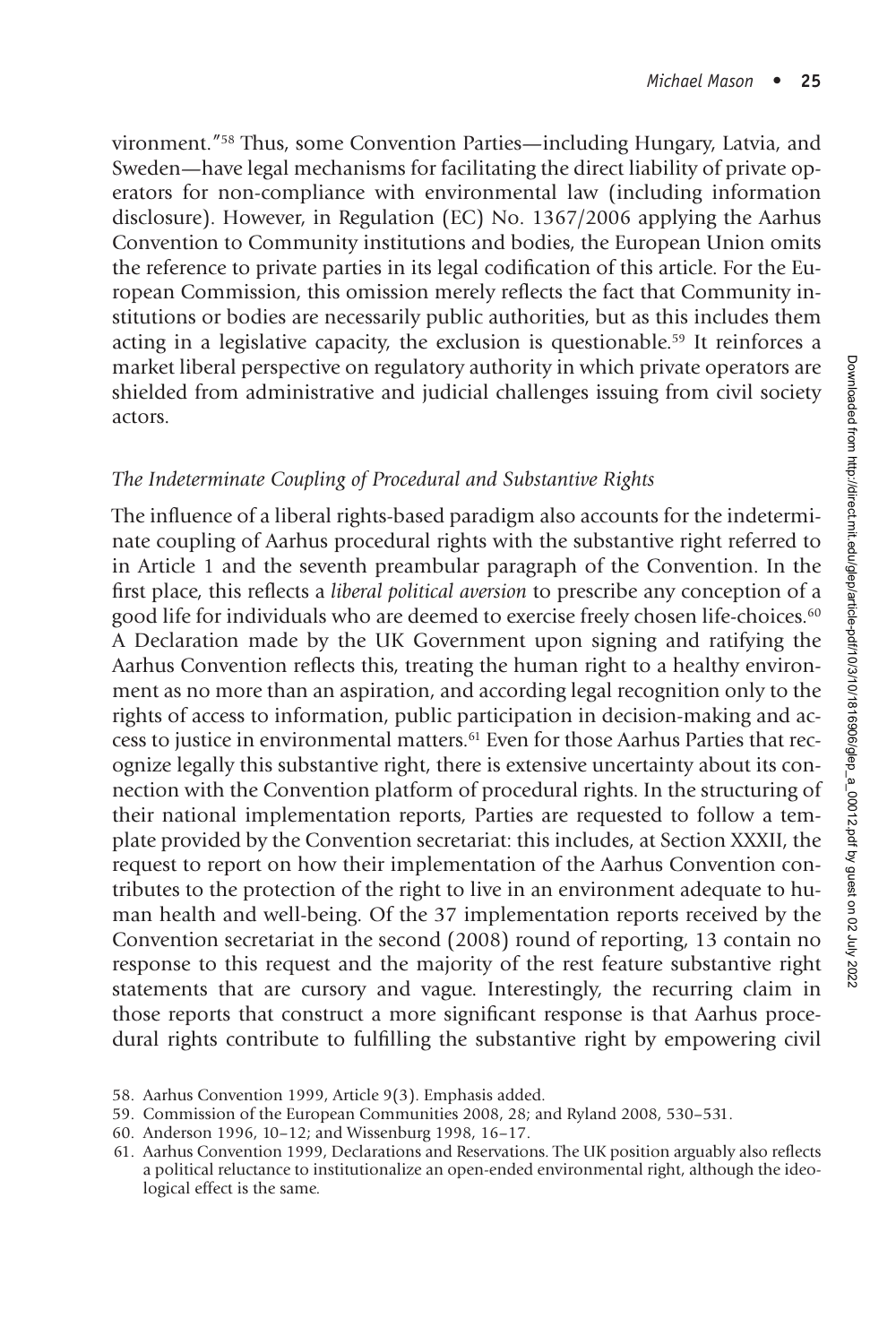society (Azerbaijan, Georgia, Slovenia, Ukraine), especially when that substantive right has national constitutional protection (Belgium, Finland, Germany, Kazakhstan).62

Second, the absence of substantive environmental standards in the Convention is also a *practical obstacle* impinging on its commitment to human rights, as it arguably reduces the scope for public deliberation on the appropriateness of environmental decision-making according to competing social values.63 Information disclosure and public participation become more a means for legitimizing rather than interrogating governance institutions and for benchmarking public authorities against procedural check-lists rather than substantive environmental standards. Advances in information and communications technologies, which allow citizens to utilize complex information in a politically transformative way, may however increase the scope for citizens to explore the conditions needed to realize environmental health and well-being for current and future generations. Article 5(3) of the Aarhus Convention requires Parties to ensure that environmental information progressively becomes available in electronic databases that are publicly accessible, and a majority of Parties are now reportedly using electronic communications tools.64 Thus, it is becoming more feasible for these Parties to advance "targeted transparency" in which the holders of Aarhus rights are able to make reasoned judgments on specific policy choices.65 Such moves would complement rather than supplant the general information disclosure provisions of the Convention, and are in keeping with its aspirations to environmental democracy.

## **Conclusion**

Aarhus environmental rights have been lauded for increasing citizen access to environmental information, and thus helping to secure more transparent and accountable regulatory processes. The widespread adoption of the Aarhus Convention is a testament to the successful diffusion of environmental protection and democratic governance norms by UNECE. Parties to the Convention have generally embraced the access to information pillar as a significant political resource for citizens. I have argued here, however, that the information rights given force by the Convention are rendered inconsistent in practice by three properties: 1) the discretion accorded to Convention Parties in interpreting Aarhus rights; 2) the exclusion of private entities from mandatory information disclosure duties; and 3) the indeterminate coupling of procedural and substantive rights. These constituent properties generate a structural imbalance in the

- 64. Economic Commission for Europe 2008b, 12.
- 65. "Targeted transparency" means transparency measures tailored to the decision requirements of users and decision-makers: see Fung et al. 2007, 39–46.

<sup>62.</sup> These findings are from the author's survey of 37 national implementation reports submitted by end of 2008.

<sup>63.</sup> Bell 2004, 103–104; and Jones 2008.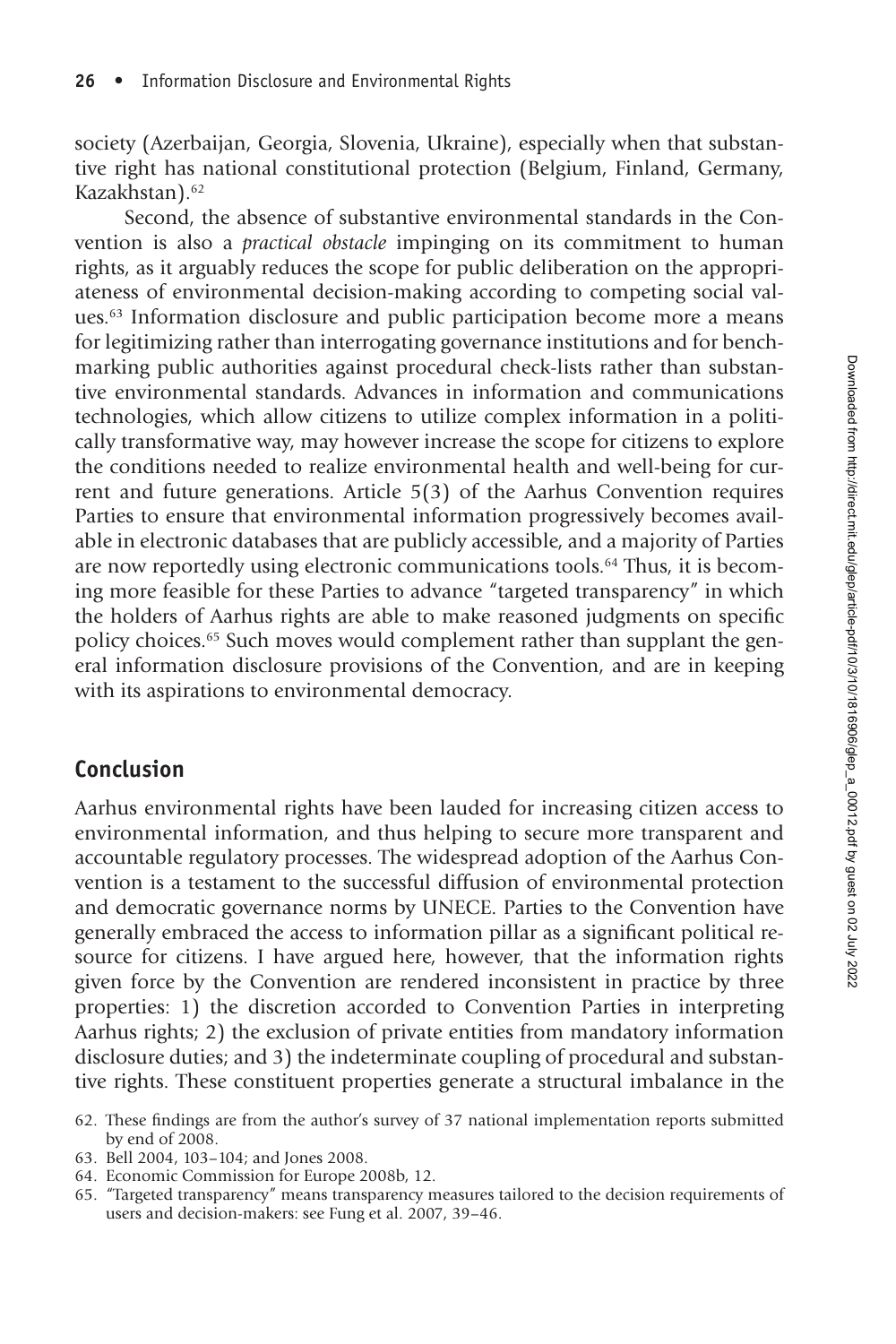articulation of Aarhus rights via a normative mismatch between the procedural and substantive elements. The preoccupation in the Convention with procedural entitlements fits comfortably with existing liberal expressions of civil and political rights in international and the domestic law of most UNECE states, even as the bold declaration in the treaty of a universal human right to an environment adequate for health and well-being encapsulates a more far-reaching conception of social justice. In implementation practice, the tension between these two perspectives is dissipated by the de facto marginalization of the Aarhus substantive right.

The historicity of Aarhus informational governance is central to understanding the bracketing of its substantive environmental right. This is characterized, above all, by a geopolitical context featuring the spread of market liberalism and representative democracy to Eastern Europe, as well as the embrace of neo-liberalism by leading Western governments. Indeed, as Paul Langley observed at the start of the century, the rise of transparency as an organizing principle in global environmental governance is closely associated with the partial privatization of that governance, evident in the growth of voluntary forms of information disclosure (e.g. environmental auditing and management systems).<sup>66</sup> As noted above, this ideological current has affected the treatment in the Aarhus Convention of private entities, which (in contrast with public authorities) are shielded from direct information disclosure duties concerning environmental information. The other articles in this special issue indicate that a structured preference for voluntary disclosure from private actors is typical of new transparency regimes in global environmental governance.67 While the motives for the move to transparency vary across different sectors and regions<sup>68</sup>—in the case of the Aarhus Convention, the rationale was democratic capacity-building for environmental governance—the routine disclosure of environmental information by private corporations is rarely prescribed. Yet in the Aarhus Convention, this sits uneasily with the substantive right to an environment adequate for human health and well-being, as Aarhus information disclosure (and other) rights are thereby cut off from the private constellations of power they must breach to be effective.

At the same time, even the mandatory disclosure duties on state-centered actors in the Aarhus Convention are tempered by the discretion accorded to Parties in implementing Aarhus obligations. Here the constraining normative context is a global governance realm in which there is no overarching political authority, such that multilateral cooperation must operate on the basis of the consent of states (and state-centered organizations) to rules that constrain their sovereign authority. The architects of the Aarhus Convention judged the discretionary space allowed to Parties in interpreting Aarhus obligations to be neces-

<sup>66.</sup> Langley 2001.

<sup>67.</sup> See in particular Dingwerth and Eichinger 2010; and Haufler 2010.

<sup>68.</sup> On this, see also Auld and Gulbrandsen 2010; and Florini 2010.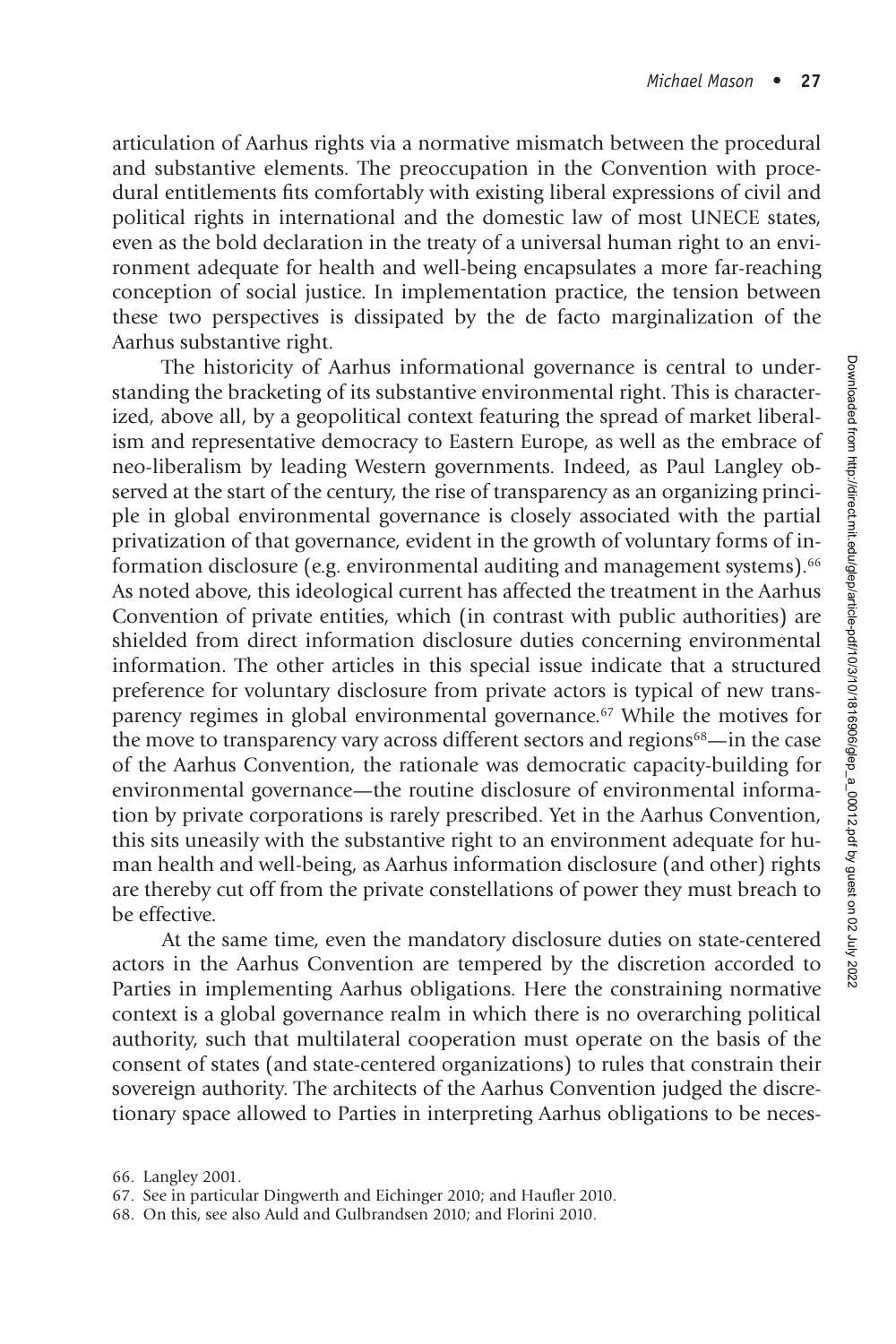sary for their effective uptake across diverse national governance systems and political cultures. In practice, as noted above, this seems to have diluted the force of Aarhus information (and participation) rights, particularly for decisionmaking with transboundary environmental effects, as foreign publics suffer from a lack of specification of their Aarhus entitlements. Once again, the emancipatory intent of the Aarhus substantive right suffers, also because the discretion afforded to Convention Parties includes the scope to interpret how to square Aarhus procedural obligations with the realization of substantive environmental justice. Given the potentially far-reaching ramifications of the Aarhus human right to ecologically adequate conditions of life, it is not surprising that few Parties have made more than a symbolic commitment to meeting it.

## **References**

- Aarhus Convention. 1999. *International Legal Materials* 38 (3): 517–533. Available at: http://www.unece.org/env/pp, accessed 2 April 2010.
- Anderson, Michael R. 1996. Human Rights Approaches to Environmental Protection: An Overview. In *Human Rights Approaches to Environmental Protection,* edited by Alan E. Boyle and Michael R. Anderson, 1–23. Oxford: Clarendon Press.
- Auld, Graeme, and Lars Gulbrandsen. 2010. Transparency in Nonstate Certification: Consequences for Accountability and Legitimacy. *Global Environmental Politics* 10 (3): 97–119.
- Bell, Derek R. 2004. Sustainability through Democratization? The Aarhus Convention and the Future of Environmental Decision-Making in Europe. In *Europe, Globalization and Sustainable Development,* edited by John Barry, Brian Baxter and Richard Dunphy, 94–113. London: Routledge.
- Commission of the European Communities. 2008. Aarhus Convention Implementation Report: European Community, SEC (2008) 556. Brussels: Commission of the European Community. Available at: http://ec.europa.eu/environment/aarhus/pdf/ sec\_2008\_556\_en.pdf, accessed 30 March 2009.
- Convention on Long-Range Transboundary Air Pollution. 1979. *International Legal Materials* 18 (6): 1442–1455.
- Dasgupta, Susmita, Benoit Laplante, and Nlandu Mamingi. 2001. Pollution and Capital Markets in Developing Countries. *Journal of Environmental Economics and Management* 42 (3): 310–335.
- Dingwerth, Klaus, and Margot Eichinger. 2010. Tamed Transparency: How Information Disclosure Under the Global Reporting Initiative Fails to Empower. *Global Environmental Politics* 10 (3): 74–96.
- Economic Commission for Europe. 2000. *The Aarhus Convention: An Implementation Guide.* Geneva: United Nations Economic Commission for Europe.
- -. 2004a. Decision I/7: Review of Compliance, ECE/MP.PP/2/Add.8. New York: United Nations.
- ———. 2004b. Report of the First Meeting of the Parties: Addendum: Lucca Declaration, ECE/MP.PP/2/Add.1. New York: United Nations.
- -. 2005. Synthesis Report on the Status of Implementation of the Convention, ECE/ MP.PP/2005/4. New York: United Nations.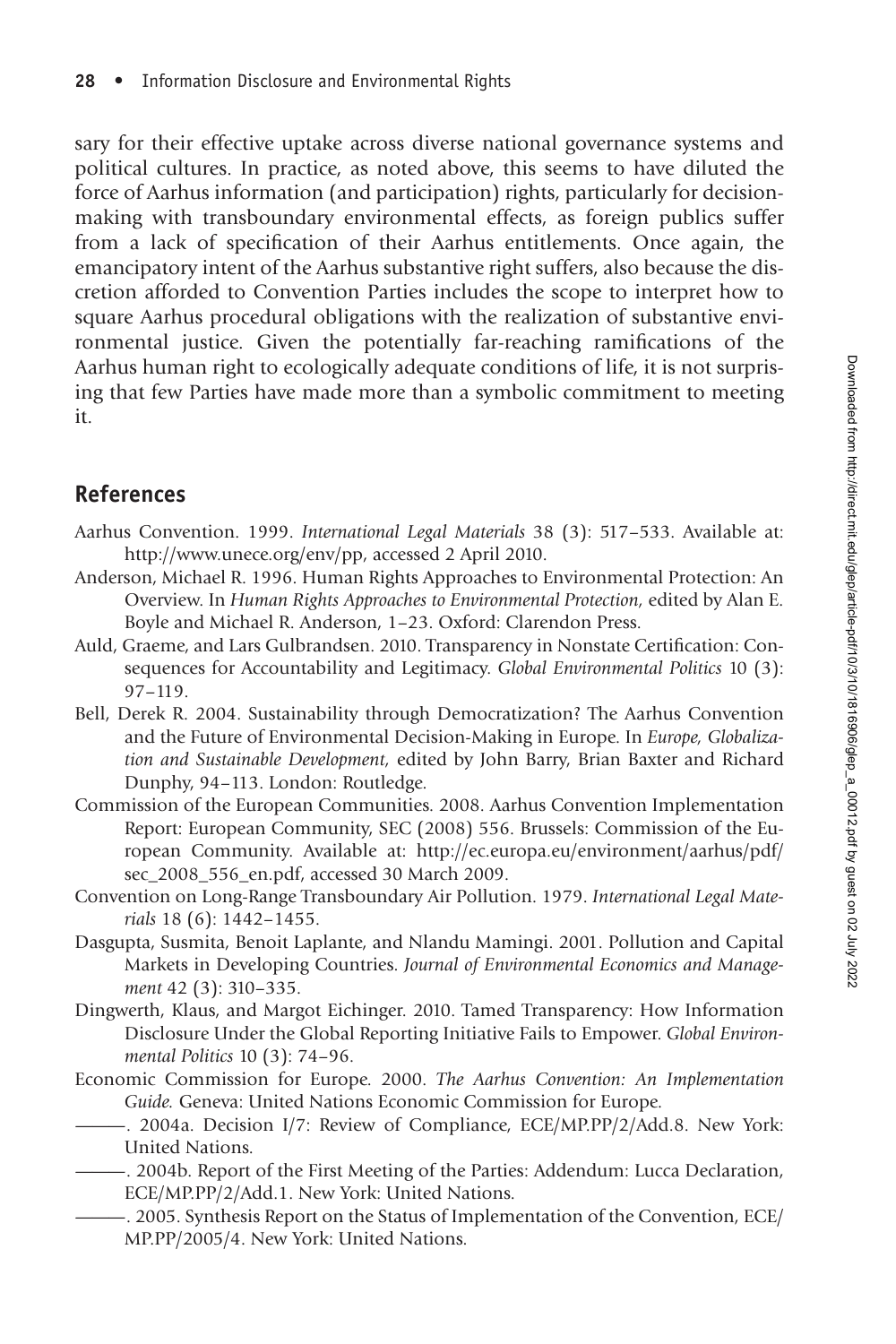- ———. 2008a. Report of the Third Meeting of the Parties, ECE/MP.PP/2008/2. New York: United Nations.
	- ———. 2008b. Synthesis Report on the Status of Implementation of the Convention, ECE/MP.PP/2008/4. New York: United Nations.
- -. 2008c. Report by the Compliance Committee, ECE/MP.PP/2008/5. New York: United Nations.
- ———. 2009. Findings of the Compliance Committee with Regard to Communication ACCC/C/2007/21. New York: United Nations.
- Espoo Convention. 1991. Convention on Environmental Impact Assessment in a Transboundary Context. Available at: http://www.unece.org/env/eia/eia.htm, accessed 20 April 2010.
- European ECO Forum. 2008. Environmental Citizens' Groups Score Victory on Public Participation. European ECO Forum. Press Release, Riga, (13 June 2008). Available at: http://www.eco-forum.org/documents/061308-PR-MOPfinalday.doc, accessed 2 April 2009.
- Florini, Ann. 2007. Introduction: The Battle Over Transparency. In *The Right to Know: Transparency for an Open World,* edited by Ann Florini, 1–16. New York: Columbia University Press.
- ———. 2010. The National Context for Transparency-based Global Environmental Governance. *Global Environmental Politics* 10 (3): 120–131.
- Foti, Elena, Lalanath de Silva, Heather McGray, Linda Shaffer, Jon Talbot, and Jake Werksman. 2008. *Voice and Choice: Opening the Door to Environmental Democracy.* Washington, DC: Word Resources Institute. Available at: http://www.wri.org/ publication/voice-and-choice, accessed 27 March 2009.
- Fung, Archon, Mary Graham, and David Weil. 2007. *Full Disclosure: The Perils and Promise of Transparency.* New York: Cambridge University Press.
- Garsten, Christina, and Monica Lindh de Montoya. 2008. The Naked Corporation: Visualization, Veiling and the Ethico-Politics of Organizational Transparency. In *Transparency in a New Global Order: Unveiling Organizational Visions,* edited by Christina Garsten and Monica Lindh de Montoya, 79–93. Cheltenham, UK: Edward Elgar.
- Gunningham, Neil. 2007. Corporate Environmental Responsibility: Law and the Limits of Voluntarism. In *The New Corporate Accountability: Corporate Social Responsibility and the Law,* edited by Doreen McBarnet, Aurora Voiculescu and Tom Campbell, 476–500. Cambridge, UK: Cambridge University Press.
- Gupta, Aarti. 2008. Transparency Under Scrutiny: Information Disclosure in Global Environmental Governance. *Global Environmental Politics* 8 (2): 1–7.
- ———. 2010b. Transparency as Contested Political Terrain: Who knows what about the Global GMO Trade and Why does it Matter? *Global Environmental Politics* 10 (3): 32–52.
- Hamilton, James T. 1995. Pollution as News: Media and Stock Market Reactions to the Toxics Release Inventory Data. *Journal of Environmental Economics and Management* 28 (1): 98–113.
- Haufler, Virginia. 2010. Disclosure and Governance: The Extractive Industries Transparency Initiative and Resource Management in the Developing World. *Global Environmental Politics* 10 (3): 53–73.
- Hayward, Tim. 2005. *Constitutional Environmental Rights.* Oxford: Oxford University Press.
- Jancar-Webster, Barbara. 1998. Environmental Movement and Social Change in the Transition Countries. In *Dilemmas of Transition: The Environment, Democracy and Eco-*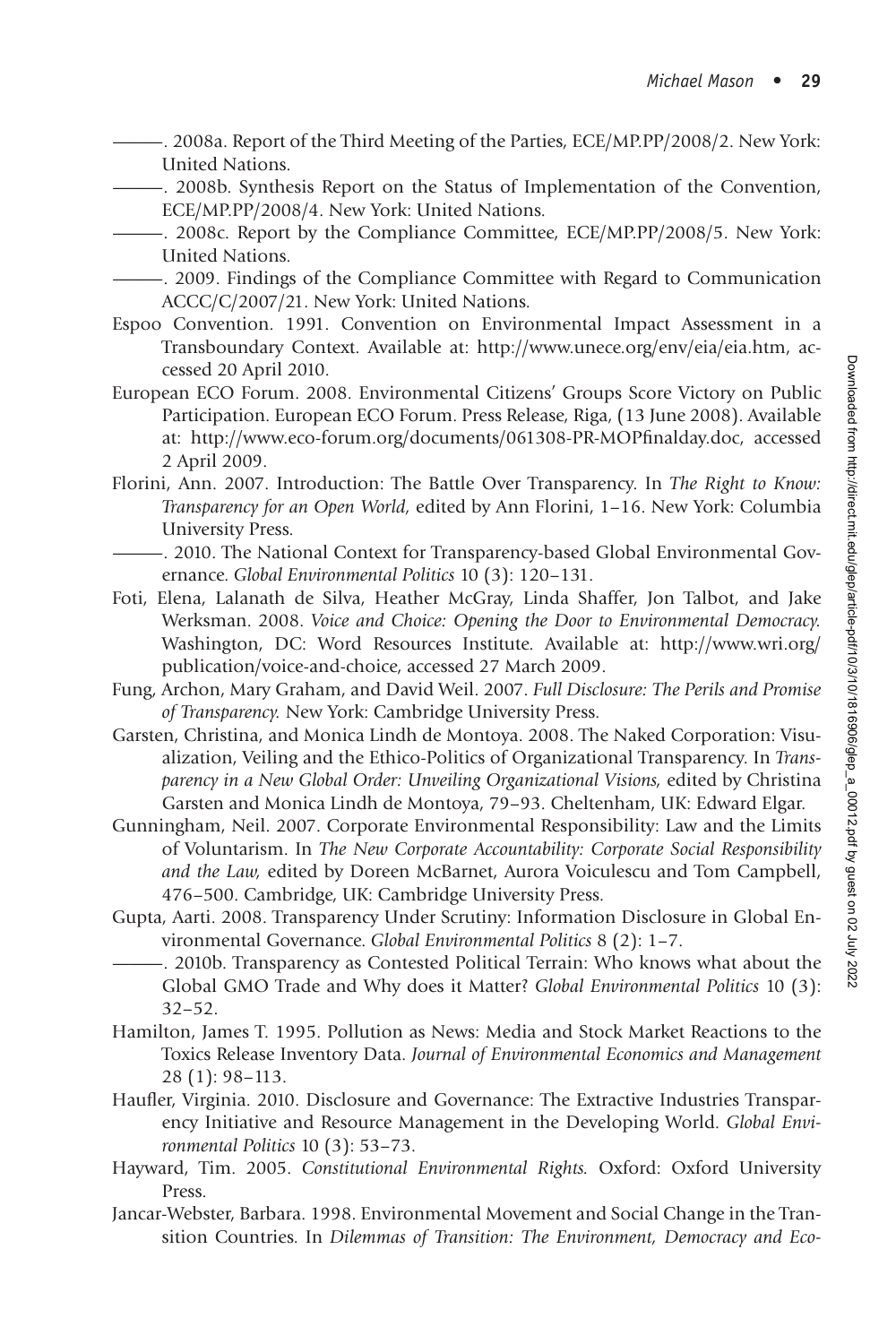*nomic Reform in East Central Europe,* edited by Susan Baker and Petr Jehlièka, 69– 92. London: Frank Cass.

- Jones, Deiniol. 2008. Solidarity and Public Participation: The Role of the Aarhus Convention in Containing Environmentally Induced Social Conflict. *Global Change*, *Peace & Security* 20 (2): 151–168.
- Kiev Protocol. 2003. Protocol on Pollutant Release and Transfer Registers. Available at: http://www.unece.org/env/pp/prtr/docs/PRTR\_Protocol\_e.pdf, accessed 2 April 2010.
- Langley, Paul. 2001. Transparency in the Making of Global Environmental Governance. *Global Society* 15 (1): 73–92.
- Lee, Maria, and Carolyn Abbot. 2003. The Usual Suspects? Public Participation Under the Aarhus Convention. *Modern Law Review* 66 (1): 80–108.
- Louka, Elli. 2006. *International Environmental Law: Fairness, Effectiveness and World Order.* Cambridge, UK: Cambridge University Press.
- Lucca Declaration. 2004. ECE/MP.PP/2/Add.1, (2 April 2004). New York: UN Economic and Social Council.
- Mason, Michael. 2006. Citizenship Entitlements Beyond Borders? Identifying Mechanisms of Access and Redress for Affected Publics in International Environmental Law. *Global Governance* 12 (3): 283–303.
- Morgera, Elisa. 2005. An Update on the Aarhus Convention and its Continued Global Relevance. *Review of European Community and International Environmental Law* 14 (2): 138–147.
- Mol, Arthur P. J. 2008. *Environmental Reform in the Information Age: The Contours of Informational Governance.* New York: Cambridge University Press.
- Organization for Security and Co-operation in Europe. 2008. Independent Evaluation of Aarhus Centres and Public Environmental Information Centres. Vienna: OSCE Secretariat. Available at: http://www.osce.org/documents/eea/2008/10/33566\_ en.pdf, accessed 30 March 2009.
- Regional Environmental Reconstruction Programme for South Eastern Europe. 2007. Report of the Tenth REReP Task Force Meeting. Szentendre, Hungary: REReP Secretariat. Available at: http://www.rec.org/REC/Programs/REREP/docs/10th\_meeting/ meeting\_report.pdf, accessed 30 March 2009.
- Ryland, Diane. 2008. Horizontal Instruments and Miscellaneous Issues. In *Yearbook of European Environmental Law: Volume 8,* edited by Thijs Etty and Han Somsen, 524– 578. Oxford: Oxford University Press.
- Stephan, Mark. 2002. Environmental Information Disclosure Programs: They Work, but Why? *Social Science Quarterly* 83 (1): 190–205.
- Stec, Stephen. 2005. "Aarhus Environmental Rights" in Eastern Europe. In *Yearbook of European Environmental Law: Volume 5,* edited by Thijs Etty and Han Somsen, 1–22. Oxford: Oxford University Press.
- Tietenberg, Tom. 1998. Disclosure Strategies for Pollution Control. *Environmental and Resource Economics* 11 (3–4): 587–602.
- United Nations Economic Commission for Europe. 1995. Declaration by the Ministers of the Environment of the United Nations Economic Commission for Europe, Sofia, (25 October 1995). Available at: http://www.unece.org/env/efe/history %20of%20EfE/Sofia.E.pdf, accessed 2 April 2010.
- United Nations Economic and Social Council. 2005. Economic Commission for Europe. Meeting of the Parties to the Convention on Access to Information, Public Partici-